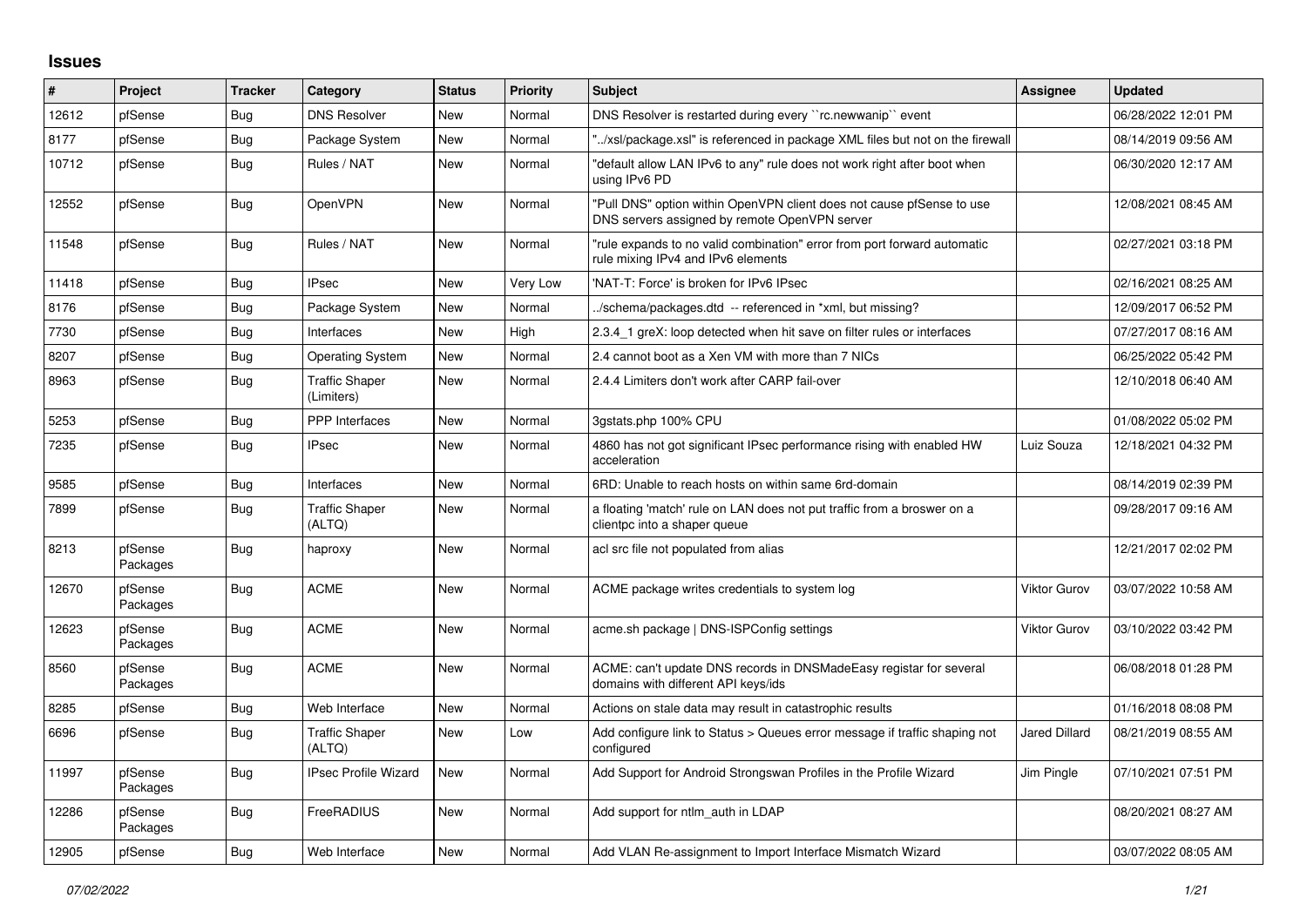| #     | Project             | <b>Tracker</b> | Category                 | <b>Status</b> | <b>Priority</b> | <b>Subject</b>                                                                                                   | Assignee | <b>Updated</b>      |
|-------|---------------------|----------------|--------------------------|---------------|-----------------|------------------------------------------------------------------------------------------------------------------|----------|---------------------|
| 10265 | pfSense<br>Packages | Bug            | <b>Notes</b>             | New           | Very Low        | Adding a Note with malformed title will force system restore                                                     |          | 02/27/2020 10:12 AM |
| 13074 | pfSense Plus        | Bug            | Cryptographic<br>Modules | <b>New</b>    | Normal          | AES-GCM with SafeXcel on Netgate 2100 causes MBUF overload                                                       |          | 06/12/2022 11:14 AM |
| 9654  | pfSense             | Bug            | <b>DNS Resolver</b>      | New           | Normal          | After reboot, the DNS resolver must be restarted before it will advertise the<br>ipv6 DNS address of the router. |          | 11/20/2020 03:12 AM |
| 11493 | pfSense<br>Packages | Bug            | Zabbix                   | New           | Very Low        | After upgrade zabbix proxy wont start                                                                            |          | 02/21/2021 05:31 AM |
| 12708 | pfSense             | Bug            | Aliases / Tables         | New           | Normal          | alias with non resolving DNS entry breaks underlying pf table                                                    |          | 02/20/2022 06:13 PM |
| 5629  | pfSense             | Bug            | <b>IPsec</b>             | <b>New</b>    | Normal          | Allow for IPsec configuration using certs without a CA                                                           |          | 12/31/2021 05:21 PM |
| 10765 | pfSense             | Bug            | Authentication           | New           | Normal          | Ampersands in Idap extended query are escaped twice                                                              |          | 09/02/2020 07:55 AM |
| 10845 | pfSense<br>Packages | Bug            | apcupsd                  | New           | Normal          | apcupsd doesn't stop when not enabled                                                                            |          | 08/24/2020 10:16 AM |
| 8454  | pfSense<br>Packages | Bug            | arpwatch                 | New           | Very Low        | Arpwatch package break email notifications from other sources                                                    |          | 06/23/2022 07:49 PM |
| 9676  | pfSense<br>Packages | Bug            | pfBlockerNG              | New           | Normal          | AS lookup fails                                                                                                  |          | 12/26/2019 12:17 AM |
| 12632 | pfSense             | Bug            | Gateways                 | New           | High            | Assigning a /30 WAN IP address at the console does not save the gateway<br>correctly                             |          | 06/28/2022 12:01 PM |
| 13289 | pfSense             | Bug            | Backup / Restore         | New           | Low             | Attempting to restore a 0 byte "config.xml" prints an error that the file<br>cannot be read                      |          | 06/28/2022 12:01 PM |
| 7757  | pfSense             | Bug            | Backup / Restore         | New           | Normal          | Auto Config Backup fails to upload unless Default Gateway is up                                                  |          | 08/16/2019 12:47 PM |
| 11572 | pfSense<br>Packages | Bug            | pfBlockerNG              | New           | High            | Auto created firewall rules have IPv4 as protocol only - even for IPv6 lists.                                    |          | 06/25/2022 10:59 AM |
| 9495  | pfSense<br>Packages | Bug            | AWS VPC                  | <b>New</b>    | Normal          | AWS VPC VPN wizard produces incorrect config (SHA256 should be SHA1)                                             |          | 08/19/2019 02:45 PM |
| 9497  | pfSense<br>Packages | <b>Bug</b>     | AWS VPC                  | New           | Normal          | AWS VPN Wizard: WebGUI times out.                                                                                |          | 11/13/2019 10:07 AM |
| 10000 | pfSense             | Bug            | Dynamic DNS              | New           | Normal          | Azure Dynamic DNS A and AAAA Records for Apex Zone                                                               |          | 03/31/2020 09:03 AM |
| 11110 | pfSense             | <b>Bug</b>     | Backup / Restore         | New           | Normal          | Backup file should be checked before restoring a specific area                                                   |          | 12/05/2020 02:50 PM |
| 12504 | pfSense             | <b>Bug</b>     | Interfaces               | New           | Normal          | BCM57412 NetXtreme-E 10Gb RDMA Ethernet controller issue                                                         |          | 11/05/2021 04:51 AM |
| 11563 | pfSense<br>Packages | Bug            | <b>BIND</b>              | New           | High            | BIND GUI writes TXT records > 255 characters                                                                     |          | 02/27/2021 07:11 AM |
| 8197  | pfSense<br>Packages | <b>Bug</b>     | <b>BIND</b>              | New           | Normal          | BIND UI fails to properly update zone with inline DNSSEC signing enabled                                         |          | 02/18/2019 05:23 PM |
| 11074 | pfSense<br>Packages | <b>Bug</b>     | <b>BIND</b>              | New           | Low             | bind Zone Settings Zones, Save button opens "Confirmation required to<br>save changes"                           |          | 11/16/2020 11:08 AM |
| 11742 | pfSense<br>Packages | Bug            | Suricata                 | New           | Normal          | Blocking / Unblocking is not working correctly.                                                                  |          | 09/01/2021 11:08 AM |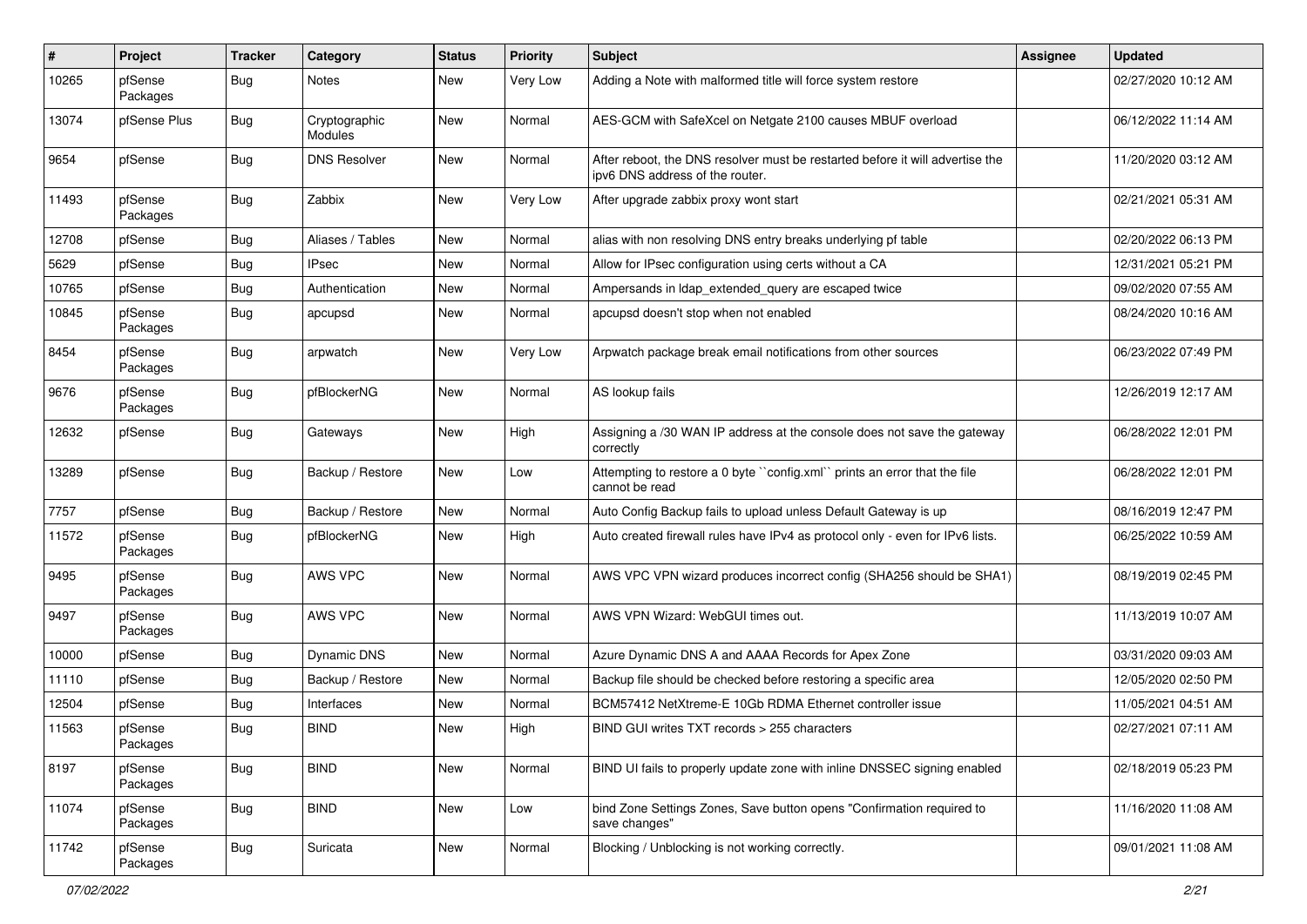| #     | Project             | <b>Tracker</b> | Category                        | <b>Status</b> | <b>Priority</b> | <b>Subject</b>                                                                                                          | Assignee            | <b>Updated</b>      |
|-------|---------------------|----------------|---------------------------------|---------------|-----------------|-------------------------------------------------------------------------------------------------------------------------|---------------------|---------------------|
| 13225 | pfSense             | Bug            | Interfaces                      | New           | Normal          | Bridges with QinQ interfaces not properly set up at boot                                                                | <b>Viktor Gurov</b> | 06/28/2022 12:01 PM |
| 8324  | pfSense             | Bug            | Hardware / Drivers              | <b>New</b>    | Normal          | bxe cards require promisc for OSPF                                                                                      | Luiz Souza          | 05/25/2020 03:19 PM |
| 11925 | pfSense             | Bug            | OpenVPN                         | New           | Normal          | Calling-Station-Id always set to WAN IP                                                                                 |                     | 05/14/2021 09:27 AM |
| 1620  | pfSense<br>Packages | Bug            | Squid                           | New           | Normal          | Can't use transparent proxy when using bridge.                                                                          |                     | 10/07/2021 04:19 AM |
| 12542 | pfSense             | Bug            | <b>Virtual IP Addresses</b>     | New           | Normal          | Cannot assign a same IPv6 Link-Local address to different interfaces                                                    |                     | 11/25/2021 01:41 AM |
| 8263  | pfSense             | Bug            | <b>Traffic Shaper</b><br>(ALTQ) | New           | Normal          | Cannot create a nonlinear `Link Share` service curve because of: "the sum<br>of the child bandwidth higher than parent" |                     | 11/05/2020 07:31 AM |
| 8614  | pfSense             | Bug            | DHCP (IPv4)                     | New           | Normal          | Cannot remove Additional BOOTP/DHCP Options                                                                             |                     | 08/21/2019 09:15 AM |
| 12737 | pfSense             | Bug            | Certificates                    | New           | Normal          | CApath is not defined by default in curl                                                                                |                     | 06/28/2022 12:01 PM |
| 7403  | pfSense<br>Packages | Bug            | FreeRADIUS                      | New           | Normal          | Captive Portal + freeradius2 + MySQL problems with German Umlaut                                                        |                     | 03/17/2017 09:12 AM |
| 9012  | pfSense<br>Packages | Bug            | Squid                           | New           | Very Low        | Captive Portal authentication in Squid Proxy Server does not work                                                       |                     | 10/12/2019 05:06 AM |
| 13323 | pfSense             | Bug            | Captive Portal                  | New           | Normal          | Captive Portal breaks policy based routing for mac address bypassed<br>clients after upgrade to 22.05                   | Kristof Provost     | 06/30/2022 09:46 AM |
| 1675  | pfSense             | Bug            | <b>Captive Portal</b>           | New           | Normal          | Captive portal logout problems with pop-up blockers.                                                                    | Jared Dillard       | 03/28/2016 01:37 PM |
| 12357 | pfSense             | Bug            | Captive Portal                  | New           | Normal          | Captive Portal popup Logout button loads full login page in popup when<br>clicked                                       |                     | 10/27/2021 12:10 PM |
| 13222 | pfSense             | Bug            | UPnP/NAT-PMP                    | New           | Normal          | CARP IP does not listen for NAT-PMP packets                                                                             |                     | 05/26/2022 02:28 PM |
| 11203 | pfSense             | Bug            | Certificates                    | New           | Normal          | certificate manager very slow                                                                                           |                     | 12/31/2020 11:57 AM |
| 10729 | pfSense             | Bug            | Package System                  | New           | Normal          | Certificate verification failed for pkg.freebsd.org                                                                     |                     | 07/05/2020 01:12 AM |
| 13110 | pfSense             | Bug            | CARP                            | New           | Very Low        | changing CARP VIP address does not update outbound NAT interface IP                                                     |                     | 05/03/2022 02:52 PM |
| 12539 | pfSense             | Bug            | Interfaces                      | New           | Low             | Changing VLAN ID for LAN interface in assignments silently fails.                                                       |                     | 11/23/2021 04:12 AM |
| 13014 | pfSense             | Bug            | <b>IPsec</b>                    | New           | Normal          | Charon.vici can get in a bad state                                                                                      | Mateusz Guzik       | 06/28/2022 12:01 PM |
| 5786  | pfSense             | Bug            | Web Interface                   | New           | Normal          | Check WebConfigurator port for conflicts                                                                                |                     | 04/21/2022 12:39 PM |
| 13073 | pfSense<br>Packages | Bug            | Squid                           | New           | Normal          | ClamAV - clamd dies with high CPU load and thus the C-ICAP of<br>squid-reverse proxy causes http:500 errors             |                     | 04/19/2022 05:38 AM |
| 12922 | pfSense             | Bug            | DHCP (IPv4)                     | New           | Normal          | Classless static routes received on DHCP WAN can override chosen default<br>gateway                                     |                     | 03/28/2022 10:08 AM |
| 11363 | pfSense             | <b>Bug</b>     | Installer                       | New           | Normal          | Clean Install 2.5.0 fails due to hardware incompability                                                                 |                     | 02/04/2021 11:06 AM |
| 12188 | pfSense<br>Packages | Bug            | OpenVPN Client<br>Export        | New           | Normal          | client export breaks multi remote configurations                                                                        |                     | 10/02/2021 05:58 PM |
| 12942 | pfSense             | <b>Bug</b>     | Gateways                        | New           | Normal          | Code to kill states for old gateway when reconnecting an interface is<br>incorrect                                      | Jim Pingle          | 06/28/2022 12:01 PM |
| 12850 | pfSense             | <b>Bug</b>     | Routing                         | New           | Low             | Console error during boot: "route: route has not been found"                                                            |                     | 02/22/2022 08:27 AM |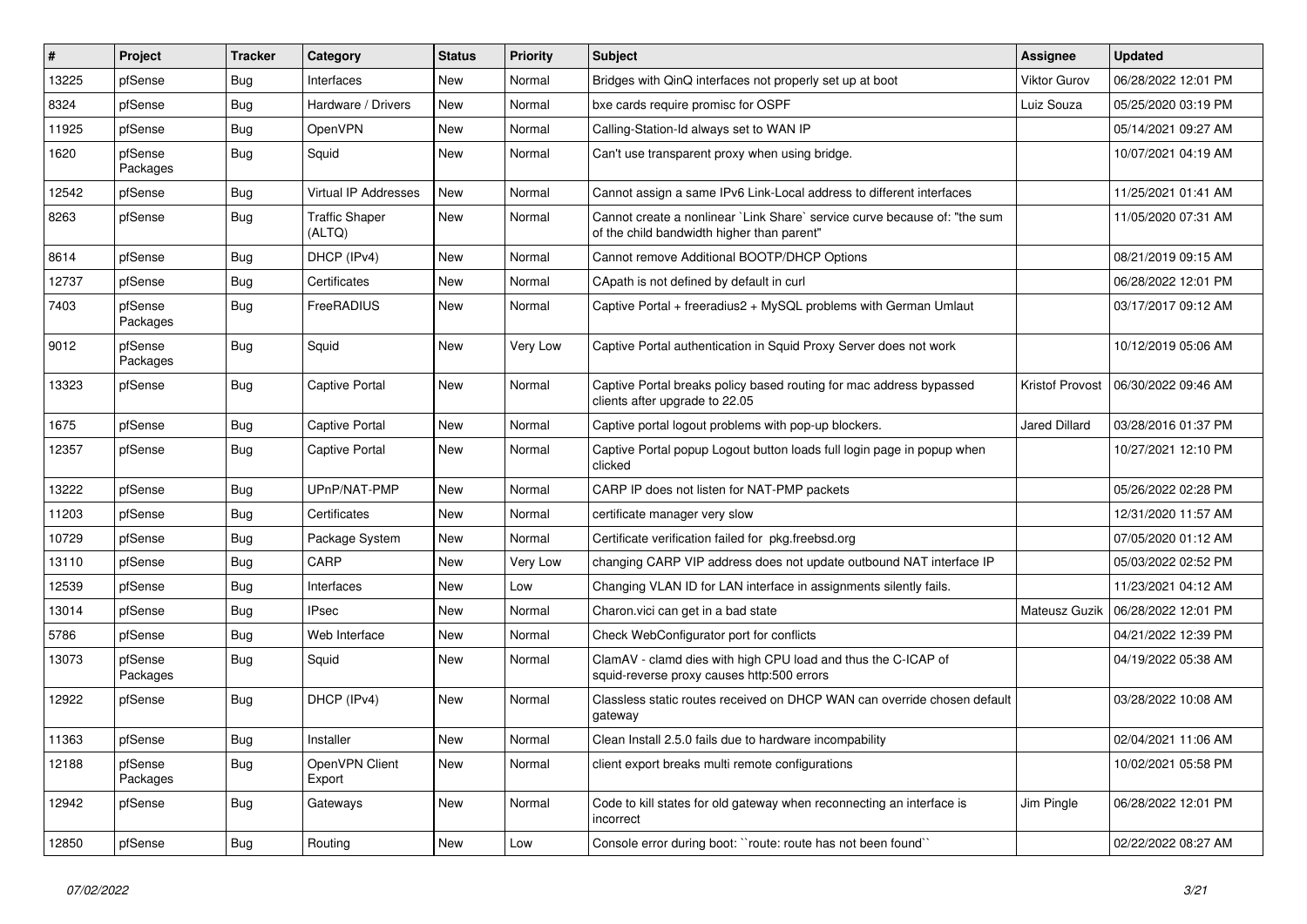| #     | Project             | <b>Tracker</b> | Category                            | <b>Status</b> | <b>Priority</b> | <b>Subject</b>                                                                                   | Assignee     | <b>Updated</b>      |
|-------|---------------------|----------------|-------------------------------------|---------------|-----------------|--------------------------------------------------------------------------------------------------|--------------|---------------------|
| 9149  | pfSense             | Bug            | Package System                      | New           | Low             | Continued issues with /tmp and /var in RAM on 2.4                                                |              | 11/24/2018 11:56 AM |
| 10530 | pfSense             | Bug            | Upgrade                             | <b>New</b>    | Normal          | Convert config version to be based on product version                                            |              | 04/21/2022 12:39 PM |
| 11268 | pfSense             | Bug            | Web Interface                       | New           | Normal          | Cookie named 'id' prevents Edit form fields being set properly                                   |              | 09/03/2021 06:16 AM |
| 12467 | pfSense             | Bug            | Captive Portal                      | New           | Normal          | CP error on client disconnect after reboot                                                       |              | 10/17/2021 05:35 AM |
| 6295  | pfSense             | Bug            | <b>Traffic Shaper</b><br>(Limiters) | New           | Normal          | Crash upon applying CODELQ to untagged parent interface when also<br>applied to daughter VLAN    | Luiz Souza   | 08/20/2019 02:44 PM |
| 9889  | pfSense             | Bug            | Certificates                        | New           | Very Low        | CRL check for Intermediate CA CRLs fails                                                         | Jim Pingle   | 11/08/2019 11:03 AM |
| 6803  | pfSense             | Bug            | Web Interface                       | New           | Normal          | CSRF timeout occurs when it (probably) shouldn't                                                 |              | 11/03/2016 09:43 PM |
| 7943  | pfSense             | Bug            | Web Interface                       | New           | Normal          | CSS Overflow Fix for Drop Down Menus in webConfigurator                                          |              | 11/21/2020 02:54 PM |
| 11352 | pfSense             | Bug            | FreeBSD                             | New           | Low             | CTF types > 2^15 in the pfSense kernel config results in DTrace failing                          | Scott Long   | 03/17/2021 02:52 AM |
| 9677  | pfSense             | Bug            | Dashboard                           | New           | Normal          | Dashboard hangs when widget needs data from a remote host which is<br>down                       |              | 08/13/2019 09:15 AM |
| 10601 | pfSense<br>Packages | Bug            | Status Monitoring                   | New           | Normal          | Dashboard->Traffic Graphs Scale is capped for outbound                                           |              | 05/29/2020 10:13 AM |
| 8406  | pfSense             | Bug            | <b>Dynamic DNS</b>                  | New           | Normal          | DDNS IPV6 Cloudflare Client does not detect PPOE address                                         |              | 03/31/2018 11:56 AM |
| 11177 | pfSense             | Bug            | Dynamic DNS                         | New           | Normal          | DDNSv6 not using Check IP Services                                                               |              | 12/21/2020 05:02 AM |
| 12509 | pfSense             | Bug            | OpenVPN                             | New           | Normal          | Deffered authentication does not work with auth-gen-token external-auth or<br>pusk "auth-token"  |              | 11/08/2021 04:01 AM |
| 12451 | pfSense             | Bug            | <b>Virtual IP Addresses</b>         | New           | Normal          | deleteVIP() does not check RFC2136 Update Source                                                 |              | 10/13/2021 10:06 AM |
| 13263 | pfSense             | Bug            | DHCP (IPv4)                         | New           | Low             | Deleting a static DHCP entry when the related IP is not in the arp table<br>spams the log        |              | 06/10/2022 11:18 AM |
| 13102 | pfSense             | Bug            | <b>IPsec</b>                        | New           | Normal          | Deleting an IPSec tunnel doesn't destroy the SA (SADs/SPDs), causes<br>crash in status_ipsec.php | Viktor Gurov | 06/28/2022 12:01 PM |
| 10822 | pfSense             | Bug            | DHCP (IPv6)                         | New           | Normal          | Deprecated IPv6 prefix won't be announced as deprecated to clients                               |              | 08/10/2020 09:23 AM |
| 13273 | pfSense             | Bug            | DHCP (IPv4)                         | New           | Normal          | dholient can use conflicting recorded leases                                                     |              | 06/14/2022 11:07 AM |
| 13217 | pfSense             | Bug            | DHCP (IPv4)                         | New           | Normal          | dhclient using default pid file location which does not exist                                    | Viktor Gurov | 05/26/2022 08:09 AM |
| 8526  | pfSense             | <b>Bug</b>     | Interfaces                          | New           | Normal          | DHCP client ignores server replies when 802.1g tagging is used                                   |              | 08/14/2019 10:52 AM |
| 13279 | pfSense             | Bug            | Interfaces                          | New           | Normal          | DHCP config override affects Gateway installation.                                               |              | 06/17/2022 07:25 AM |
| 12067 | pfSense             | Bug            | DHCP (IPv4)                         | New           | Very Low        | <b>DHCP Monitoring Statistics Error</b>                                                          |              | 06/21/2021 08:39 AM |
| 7329  | pfSense             | <b>Bug</b>     | <b>DNS Forwarder</b>                | New           | Low             | <b>DHCP Not Updating DNS</b>                                                                     |              | 01/21/2022 09:16 PM |
| 4680  | pfSense             | Bug            | <b>DHCP Relay</b>                   | New           | Normal          | DHCP relay does not work with DHCP server on other end of OpenVPN<br>tunnel                      |              | 05/05/2015 06:55 PM |
| 12508 | pfSense             | Bug            | <b>DHCP Relay</b>                   | New           | Normal          | DHCP Relay over VPN                                                                              |              | 11/06/2021 11:25 AM |
| 11149 | pfSense             | Bug            | <b>DHCP Relay</b>                   | New           | Normal          | DHCP relay won't start with DHCP server behind gateway                                           |              | 03/22/2021 05:13 AM |
| 3404  | pfSense             | <b>Bug</b>     | DHCP (IPv4)                         | New           | Normal          | DHCP Server Fails to Start on Interfaces that are Slow to Come Online<br>During Boot             |              | 02/11/2014 05:09 PM |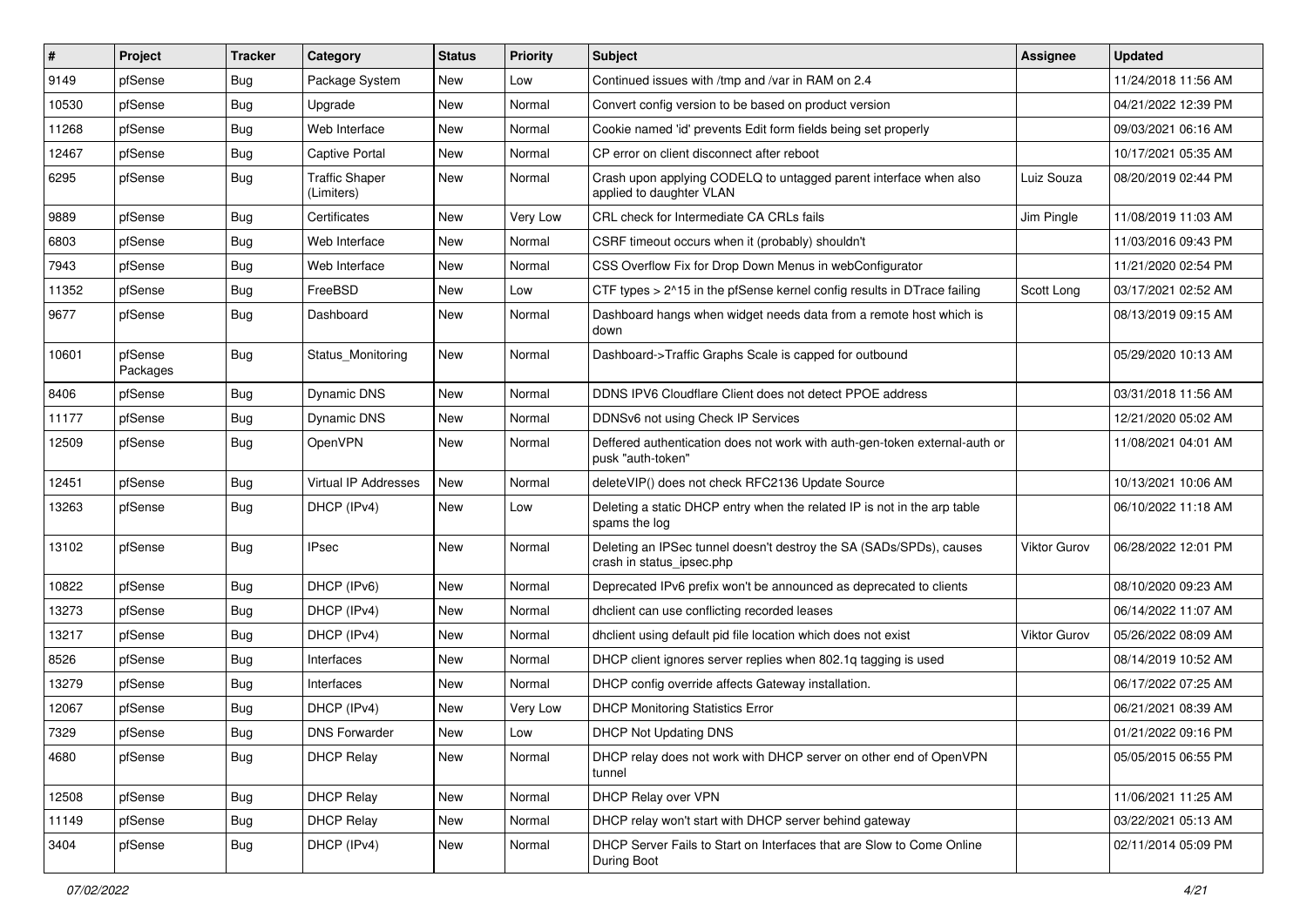| $\vert$ # | Project             | <b>Tracker</b> | Category                        | <b>Status</b> | <b>Priority</b> | <b>Subject</b>                                                                                    | Assignee              | <b>Updated</b>      |
|-----------|---------------------|----------------|---------------------------------|---------------|-----------------|---------------------------------------------------------------------------------------------------|-----------------------|---------------------|
| 6691      | pfSense             | Bug            | DHCP (IPv6)                     | New           | Normal          | dhcp6c quits after only two tries if no response was received                                     |                       | 12/07/2020 04:25 PM |
| 13237     | pfSense             | <b>Bug</b>     | DHCP (IPv6)                     | New           | Normal          | dhcp6c script cannot be executed safely                                                           |                       | 06/01/2022 11:20 AM |
| 6051      | pfSense             | Bug            | DHCP (IPv6)                     | New           | Normal          | DHCPv6 Client Failure for additional WAN Address causes<br>2-seconds-service-restart-loop         |                       | 12/03/2020 01:08 AM |
| 10715     | pfSense             | Bug            | <b>DHCP Relay</b>               | New           | Normal          | DHCPv6 relay always uses the "first" IPv6 address of an interface                                 |                       | 06/29/2020 05:01 AM |
| 8435      | pfSense             | <b>Bug</b>     | Interfaces                      | New           | Normal          | DHCPv6 unusable in certain circumstances (US AT&T Fiber, etc.)                                    |                       | 08/14/2019 10:52 AM |
| 9343      | pfSense             | <b>Bug</b>     | DHCP (IPv4)                     | New           | Normal          | diag_arp.php times out with large DHCPD leases table                                              |                       | 08/14/2019 01:19 PM |
| 7590      | pfSense             | <b>Bug</b>     | Diagnostics                     | New           | Normal          | diag_edit do not save when nothing to sae (in directory browse view)                              |                       | 05/20/2017 05:04 PM |
| 7589      | pfSense             | <b>Bug</b>     | Diagnostics                     | New           | Normal          | diag edit.php old print info box                                                                  |                       | 05/20/2017 05:02 PM |
| 7476      | pfSense             | <b>Bug</b>     | Logging                         | New           | Normal          | Dirty buffer used to build log messages?                                                          |                       | 04/17/2017 09:51 PM |
| 7314      | pfSense             | <b>Bug</b>     | <b>RRD Graphs</b>               | New           | Low             | Discrepancy in ntp monitoring view                                                                |                       | 02/24/2017 08:37 PM |
| 2367      | pfSense             | <b>Bug</b>     | Rules / NAT                     | New           | Normal          | display negate rules in firewall_rules.php and evaluate when added                                |                       | 05/07/2012 06:11 PM |
| 13254     | pfSense             | <b>Bug</b>     | <b>DNS Resolver</b>             | New           | Normal          | DNS resolver does not update "unbound.conf" file during link down events                          |                       | 06/28/2022 12:01 PM |
| 1819      | pfSense             | Bug            | <b>DNS Resolver</b>             | New           | Normal          | DNS Resolver Not Registering DHCP Server Specified Domain Name                                    | Luiz Souza            | 04/28/2022 01:53 PM |
| 12924     | pfSense<br>Packages | Bug            | WireGuard                       | New           | Normal          | DNS Resolver WireGuard ACL Inconsistency                                                          | Christian<br>McDonald | 04/10/2022 10:36 AM |
| 7453      | pfSense<br>Packages | Bug            | <b>ACME</b>                     | New           | Normal          | DNS-ovh need to save or display consumer key                                                      |                       | 04/06/2017 10:54 AM |
| 11147     | pfSense             | Bug            | <b>Dynamic DNS</b>              | New           | Normal          | Domeneshop DynDNS IPv4 and IPv6                                                                   |                       | 12/09/2020 11:47 PM |
| 8192      | pfSense             | <b>Bug</b>     | <b>Gateway Monitoring</b>       | New           | Low             | dpinger - Change in ISP link-local IPv6 address drops connectivity                                | Luiz Souza            | 11/05/2020 07:31 AM |
| 13267     | pfSense             | Bug            | OpenVPN                         | New           | Normal          | dpinger continues to run on OpenVPN gateway after OpenVPN service is<br>stopped.                  |                       | 06/12/2022 02:49 PM |
| 12894     | pfSense Plus        | Bug            | Certificates                    | New           | Low             | duplicating freshly created certificates through refreshing                                       |                       | 03/03/2022 02:35 PM |
| 8432      | pfSense             | <b>Bug</b>     | Dynamic DNS                     | New           | Normal          | Dynamic DNS Client gives an error that it can't find IPv6 address when<br>WAN interface is a LAGG |                       | 09/17/2020 05:23 AM |
| 7551      | pfSense             | Bug            | Rules / NAT                     | New           | Normal          | Dynamic IPsec endpoints not added to rule set after WAN down/up                                   |                       | 05/16/2017 02:26 PM |
| 9664      | pfSense             | <b>Bug</b>     | Dynamic DNS                     | New           | Normal          | DynDNS and Dual-wan problem with CloudFlare (works with No-Ip)                                    |                       | 08/03/2019 10:00 AM |
| 9805      | pfSense             | <b>Bug</b>     | Dynamic DNS                     | New           | Normal          | dynDNS cloudflare multiple entries                                                                |                       | 10/02/2019 04:51 PM |
| 3465      | pfSense             | <b>Bug</b>     | <b>Traffic Shaper</b><br>(ALTQ) | New           | Normal          | Editing Traffic Shaper queues causes status_queues.php error                                      |                       | 02/19/2014 01:53 AM |
| 13224     | pfSense             | Bug            | Notifications                   | New           | Normal          | Email notification flood when UPS (NUT) and WAN send notifications                                |                       | 05/27/2022 01:58 AM |
| 8570      | pfSense             | <b>Bug</b>     | <b>XML Parser</b>               | New           | Normal          | Empty (dn)shaper config gets populated with newline                                               |                       | 08/20/2019 02:45 PM |
| 8050      | pfSense             | Bug            | Interfaces                      | New           | High            | Enabling bridge while interfaces have link freezes console                                        |                       | 11/03/2017 04:38 PM |
| 11414     | pfSense<br>Packages | <b>Bug</b>     | pfBlockerNG                     | New           | Normal          | Enabling feed "Public_DNS4_all" breaks some Google services                                       |                       | 02/13/2021 02:46 AM |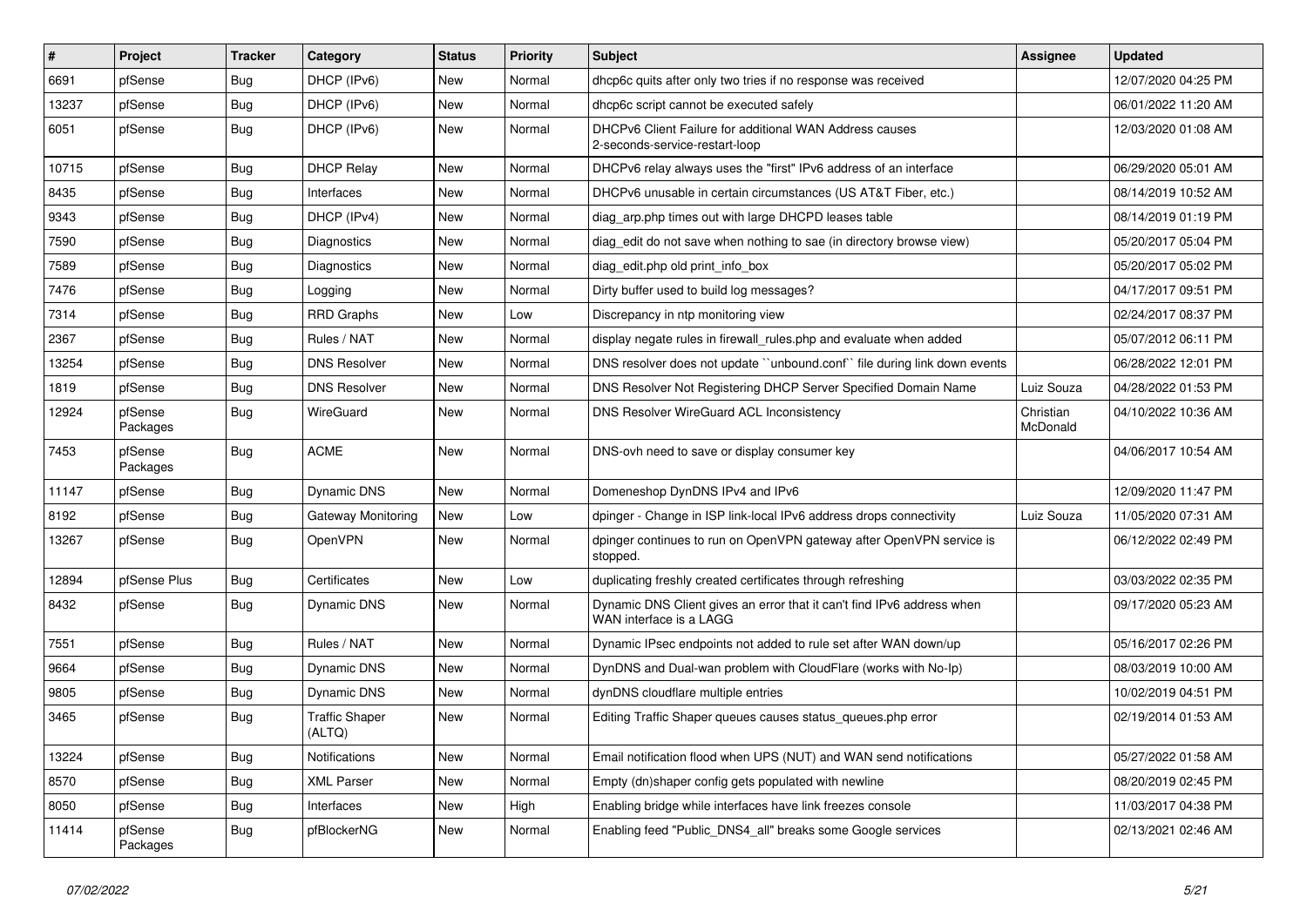| #     | Project             | <b>Tracker</b> | Category                        | <b>Status</b> | <b>Priority</b> | <b>Subject</b>                                                                                                                                           | Assignee   | <b>Updated</b>      |
|-------|---------------------|----------------|---------------------------------|---------------|-----------------|----------------------------------------------------------------------------------------------------------------------------------------------------------|------------|---------------------|
| 13288 | pfSense             | Bug            | Configuration<br>Backend        | <b>New</b>    | Normal          | Encode FreeRADIUS Custom Options                                                                                                                         |            | 06/20/2022 10:36 AM |
| 7977  | pfSense             | <b>Bug</b>     | Translations                    | <b>New</b>    | Normal          | English text shown in stead of translated text (Routing - Gateway groups -<br>edit)                                                                      |            | 08/21/2019 11:28 AM |
| 13280 | pfSense             | <b>Bug</b>     | Unknown                         | <b>New</b>    | Normal          | Entries duplicated in /boot/loader.conf                                                                                                                  |            | 06/19/2022 11:11 AM |
| 13068 | pfSense             | Bug            | Aliases / Tables                | <b>New</b>    | Normal          | Error loading rules when URL Table IPs content is empty                                                                                                  |            | 04/17/2022 09:07 PM |
| 8004  | pfSense             | Bug            | <b>NAT Reflection</b>           | New           | Normal          | Error notice for a deleted NAT that had a RULE or an existing NAT which is<br>claimed to have no NAT port                                                |            | 10/24/2017 06:39 PM |
| 9690  | pfSense             | Bug            | Interfaces                      | <b>New</b>    | Normal          | Ethernet flow control should be disabled by default                                                                                                      |            | 08/19/2019 06:45 PM |
| 9241  | pfSense             | Bug            | Interfaces                      | <b>New</b>    | Normal          | Ethernet link cycles up/down if "auto-negotiate" is explicitly selected in<br>interface configuration                                                    |            | 12/31/2018 08:36 PM |
| 12519 | pfSense             | Bug            | Authentication                  | <b>New</b>    | Normal          | Fail authentication using special character in password via the LDAP<br>connector                                                                        |            | 11/12/2021 07:39 AM |
| 11235 | pfSense<br>Packages | Bug            | Filer                           | <b>New</b>    | Normal          | Filer run script when "state" unchanged                                                                                                                  |            | 01/08/2021 07:24 AM |
| 13067 | pfSense             | Bug            | <b>FilterDNS</b>                | <b>New</b>    | Normal          | filterdns resolve interval is twice the intended value                                                                                                   |            | 04/17/2022 07:45 PM |
| 12056 | pfSense             | Bug            | Logging                         | <b>New</b>    | Normal          | Filterlog says "Unknown Option %u"                                                                                                                       |            | 06/18/2021 05:51 AM |
| 10493 | pfSense             | Bug            | <b>IPsec</b>                    | <b>New</b>    | Normal          | filter_get_vpns_list() issues                                                                                                                            |            | 05/06/2020 01:07 AM |
| 12667 | pfSense<br>Packages | <b>Bug</b>     | WireGuard                       | New           | Normal          | Firewall Crashed After Upgrading Wireguard                                                                                                               |            | 01/07/2022 09:18 AM |
| 13045 | pfSense<br>Packages | <b>Bug</b>     | WireGuard                       | New           | Normal          | Firewall floating rules ignore WireGuard traffic                                                                                                         |            | 04/11/2022 09:40 AM |
| 12857 | pfSense             | <b>Bug</b>     | Gateways                        | <b>New</b>    | Normal          | Firewall gateway goes away when making changes to Bridge0 device                                                                                         |            | 02/27/2022 11:20 AM |
| 10701 | pfSense             | Bug            | Web Interface                   | <b>New</b>    | Very Low        | Firewall Log too wide with Rule Description Column                                                                                                       |            | 06/25/2020 07:36 AM |
| 11566 | pfSense             | Bug            | Web Interface                   | New           | Low             | Firewall Maximum Table Entries "default size" is whatever is entered                                                                                     |            | 02/27/2021 10:01 AM |
| 13144 | pfSense             | Bug            | Rules / NAT                     | <b>New</b>    | Very Low        | Firewall rule entries can get out of sync when entries are deleted while other<br>administrators are editing entries simultaneously                      |            | 05/10/2022 07:26 AM |
| 4479  | pfSense             | <b>Bug</b>     | <b>Operating System</b>         | New           | Normal          | Firewall rules won't match GRE interface after applying IPSEC transport<br>encryption on GRE tunnel                                                      | Luiz Souza | 08/20/2021 08:46 AM |
| 7373  | pfSense             | Bug            | Rules / NAT                     | New           | Normal          | Firewall schedules GUI needs to be redone from scratch                                                                                                   |            | 08/21/2019 08:56 AM |
| 13051 | pfSense             | Bug            | <b>Traffic Shaper</b><br>(ALTQ) | New           | Normal          | Firewall traffic shaper by interface selection unknow                                                                                                    |            | 04/12/2022 07:03 AM |
| 11232 | pfSense             | Bug            | <b>Operating System</b>         | New           | Normal          | Fix pfSense fsync                                                                                                                                        |            | 01/08/2021 08:53 AM |
| 10503 | pfSense<br>Packages | <b>Bug</b>     | <b>FRR</b>                      | New           | Normal          | Flapping any GW in multi-WAN influences restating all IPsec tunnels in FRR<br>which leads to dropping all IPsec VTI static routes and related BGP issues |            | 05/08/2020 07:51 PM |
| 13046 | pfSense             | <b>Bug</b>     | Rules / NAT                     | New           | Normal          | Floating rule applied to IPv6 interface with a SLAAC DHCPv6 gateway<br>reports error on boot                                                             |            | 04/11/2022 09:50 AM |
| 6627  | pfSense             | Bug            | Rules / NAT                     | New           | Normal          | floating tab match rules ignore quick action so should be removed                                                                                        |            | 07/18/2016 02:15 PM |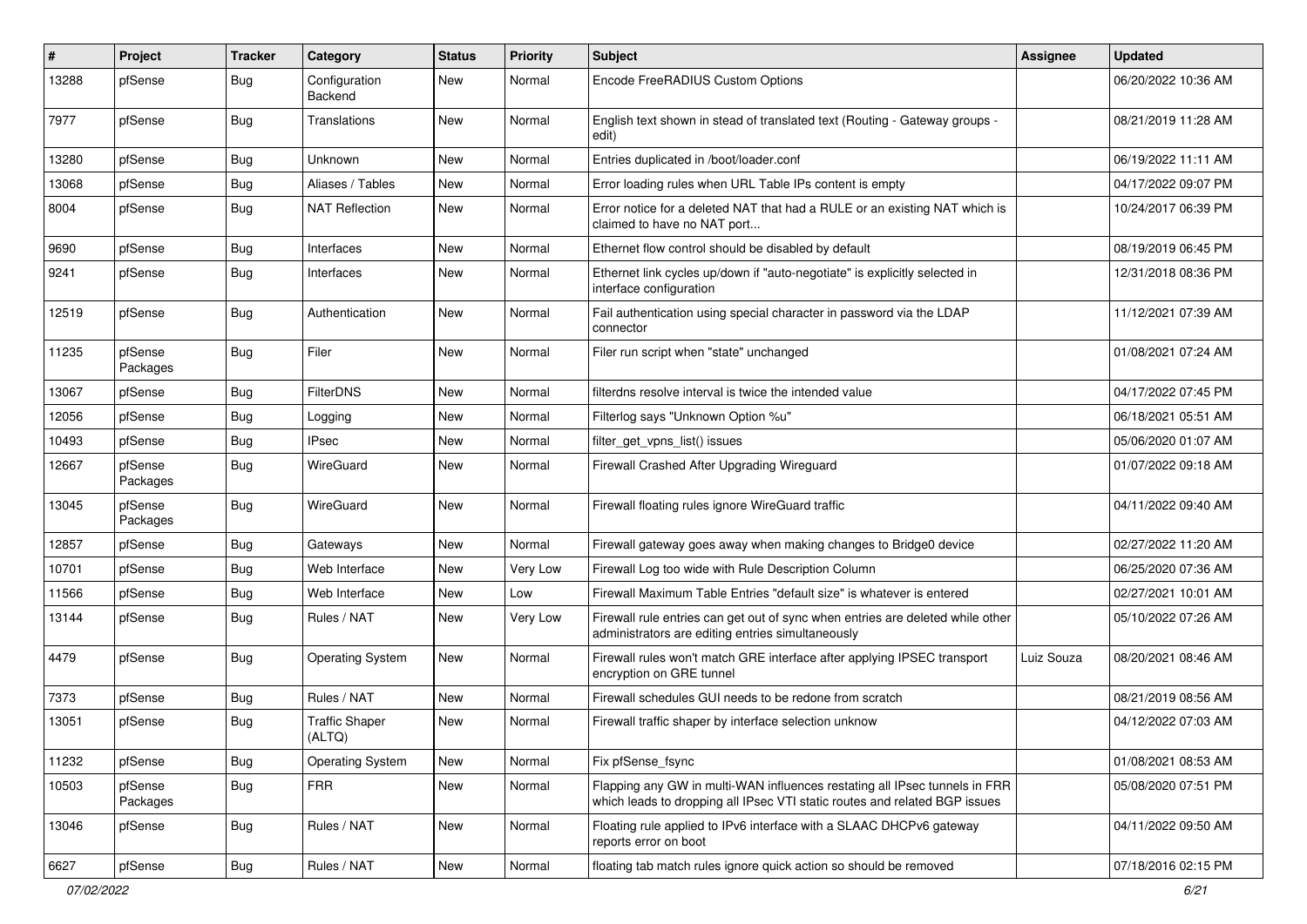| $\pmb{\#}$ | Project             | <b>Tracker</b> | Category         | <b>Status</b> | <b>Priority</b> | <b>Subject</b>                                                                                                                          | <b>Assignee</b>   | <b>Updated</b>      |
|------------|---------------------|----------------|------------------|---------------|-----------------|-----------------------------------------------------------------------------------------------------------------------------------------|-------------------|---------------------|
| 8752       | pfSense<br>Packages | Bug            | squidguard       | New           | Normal          | For SquidGuard in "Common ACL" menu "Target Rules List" "access"<br>option always stays with default value '---' for my Target category |                   | 08/06/2018 05:53 AM |
| 11522      | pfSense<br>Packages | Bug            | Zabbix           | <b>New</b>    | Normal          | fping6 error                                                                                                                            |                   | 02/24/2021 07:13 AM |
| 13282      | pfSense Plus        | Bug            | Aliases / Tables | New           | Normal          | FQDN Aliases Break if an Invalid Domain is Present in the Chain                                                                         | Reid<br>Linnemann | 06/30/2022 05:04 PM |
| 8589       | pfSense<br>Packages | <b>Bug</b>     | FreeRADIUS       | New           | Normal          | FreeRadius 0.15.5_2 ignoring tunnelled-reply=no                                                                                         |                   | 02/18/2019 03:40 PM |
| 8513       | pfSense<br>Packages | <b>Bug</b>     | FreeRADIUS       | New           | High            | Freeradius 3.x Idap problem                                                                                                             |                   | 02/18/2019 05:22 PM |
| 10695      | pfSense<br>Packages | <b>Bug</b>     | FreeRADIUS       | New           | Normal          | FreeRadius Accounting skipping MBs after reboot due to power down                                                                       |                   | 06/24/2020 04:49 AM |
| 12982      | pfSense<br>Packages | <b>Bug</b>     | FreeRADIUS       | New           | Normal          | FreeRadius RadReply table entries missing from pf                                                                                       |                   | 06/19/2022 05:38 PM |
| 8516       | pfSense<br>Packages | <b>Bug</b>     | FreeRADIUS       | New           | Normal          | FreeRADIUS requires settings re-saved after pfSense upgrade                                                                             | Jim Pingle        | 12/31/2021 05:58 PM |
| 11802      | pfSense<br>Packages | Bug            | FreeRADIUS       | New           | Normal          | FreeRADIUS sync                                                                                                                         |                   | 05/10/2021 04:18 AM |
| 12126      | pfSense<br>Packages | <b>Bug</b>     | FreeRADIUS       | New           | Normal          | freeradius3 0.15.7 31                                                                                                                   |                   | 10/11/2021 08:21 AM |
| 10935      | pfSense<br>Packages | <b>Bug</b>     | <b>FRR</b>       | <b>New</b>    | Normal          | FRR 0.6.7-6 - BGPD service recycled IPv6 without Route Map                                                                              |                   | 12/30/2020 05:00 PM |
| 10516      | pfSense<br>Packages | Bug            | <b>FRR</b>       | New           | Normal          | <b>FRR Access list</b>                                                                                                                  |                   | 12/06/2020 11:02 PM |
| 11841      | pfSense<br>Packages | Bug            | <b>FRR</b>       | New           | Normal          | FRR access lists default bahavior changed to permit by default                                                                          |                   | 04/22/2021 09:52 AM |
| 11650      | pfSense<br>Packages | Bug            | <b>FRR</b>       | New           | Very Low        | FRR configuration broken on restore of manually edited FRR config<br>sections                                                           |                   | 03/10/2021 08:50 AM |
| 11835      | pfSense<br>Packages | <b>Bug</b>     | <b>FRR</b>       | New           | Normal          | FRR OSPF redistributed connected routes disappearing                                                                                    |                   | 04/22/2021 07:11 AM |
| 11158      | pfSense<br>Packages | <b>Bug</b>     | <b>FRR</b>       | New           | High            | <b>FRR Prefix Lists</b>                                                                                                                 |                   | 12/30/2020 04:55 PM |
| 10294      | pfSense<br>Packages | <b>Bug</b>     | <b>FRR</b>       | <b>New</b>    | Normal          | FRR Route Counts Incorrect on Status Page                                                                                               | Jim Pingle        | 02/26/2020 11:08 AM |
| 3312       | pfSense             | <b>Bug</b>     | <b>IPsec</b>     | New           | Normal          | Gateway on IPsec rules is not functional in pf                                                                                          |                   | 01/28/2020 10:09 PM |
| 8343       | pfSense             | <b>Bug</b>     | Gateways         | New           | Normal          | Gateway Routes (Default Routes) not removed in Kernel when removed<br>from GUI                                                          |                   | 05/14/2020 01:22 AM |
| 7289       | pfSense             | Bug            | Certificates     | New           | Low             | Generating 4096bit Certificate                                                                                                          |                   | 08/14/2019 09:56 AM |
| 7821       | pfSense             | <b>Bug</b>     | DHCP (IPv6)      | New           | Normal          | GIF does not support broadcast                                                                                                          |                   | 08/29/2017 10:50 AM |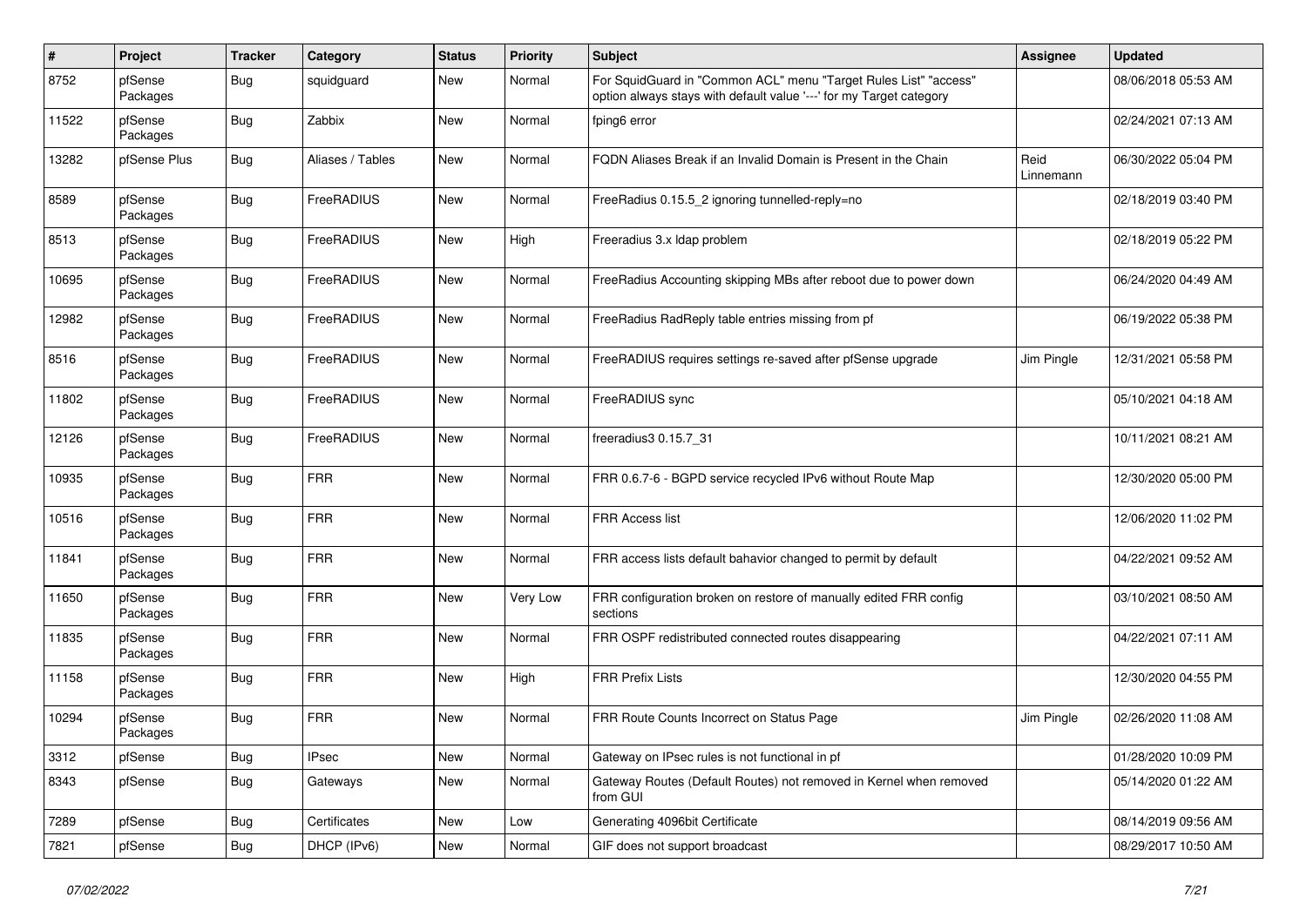| $\vert$ # | Project             | <b>Tracker</b> | Category                        | <b>Status</b> | <b>Priority</b> | Subject                                                                                             | Assignee   | <b>Updated</b>      |
|-----------|---------------------|----------------|---------------------------------|---------------|-----------------|-----------------------------------------------------------------------------------------------------|------------|---------------------|
| 11872     | pfSense             | Bug            | Interfaces                      | <b>New</b>    | Normal          | gif interfaces reporting incorrect traffic counters                                                 |            | 12/30/2021 04:00 AM |
| 11626     | pfSense Plus        | <b>Bug</b>     | Authentication                  | <b>New</b>    | Normal          | Google LDAP connection failed due to lack of SNI for TLS 1.3                                        | Luiz Souza | 06/27/2022 07:23 AM |
| 12483     | pfSense             | Bug            | Configuration<br>Backend        | New           | Normal          | GUI creates inconsistent config.xml                                                                 |            | 10/23/2021 06:48 AM |
| 11666     | pfSense             | <b>Bug</b>     | Logging                         | New           | Normal          | GUI Firewall log search not parsing filter.log beyond hard coded limit                              |            | 03/12/2021 11:38 AM |
| 6861      | pfSense<br>Packages | Bug            | haproxy                         | New           | Normal          | Ha-Proxy duplicated backend used in place of original backend                                       |            | 02/18/2019 05:30 PM |
| 11036     | pfSense<br>Packages | <b>Bug</b>     | haproxy                         | <b>New</b>    | Normal          | <b>HAproxy ACL</b>                                                                                  |            | 02/11/2022 11:27 AM |
| 12249     | pfSense             | <b>Bug</b>     | Backup / Restore                | New           | Normal          | HAProxy causing failed ACB backups                                                                  |            | 11/15/2021 11:58 PM |
| 11000     | pfSense<br>Packages | Bug            | haproxy                         | New           | Very Low        | haproxy deprecated trick suggested                                                                  |            | 12/23/2020 02:55 PM |
| 9500      | pfSense<br>Packages | <b>Bug</b>     | haproxy                         | New           | Normal          | HAproxy does not delete non-applicable action config                                                |            | 01/18/2022 06:28 AM |
| 9261      | pfSense<br>Packages | Bug            | haproxy                         | <b>New</b>    | Normal          | haproxy GUI failure                                                                                 |            | 01/08/2019 12:41 PM |
| 9247      | pfSense<br>Packages | Bug            | haproxy                         | <b>New</b>    | Low             | HAProxy multiple server selection on stats pages doesn't work                                       |            | 01/02/2019 04:44 PM |
| 7462      | pfSense<br>Packages | <b>Bug</b>     | haproxy                         | New           | Normal          | HAproxy not rebinding properly after WAN DHCP IP change                                             |            | 01/11/2018 09:15 AM |
| 8902      | pfSense<br>Packages | Bug            | haproxy                         | New           | Normal          | HAproxy package not use custom DNS for lookup on apply new config                                   |            | 09/16/2018 08:16 AM |
| 6784      | pfSense<br>Packages | Bug            | haproxy                         | <b>New</b>    | Normal          | HAProxy version .48 will not use URL Table Alias for front end listener                             |            | 02/18/2019 05:32 PM |
| 8438      | pfSense<br>Packages | <b>Bug</b>     | haproxy                         | New           | High            | haproxy: can't use ACL for cert with http-response actions                                          |            | 05/24/2018 01:12 PM |
| 2308      | pfSense             | Bug            | <b>Traffic Shaper</b><br>(ALTQ) | New           | Normal          | HFSC WebUI doesn't check for "Bandwidth" setting                                                    |            | 12/04/2012 07:12 PM |
| 9079      | pfSense<br>Packages | <b>Bug</b>     | ntop                            | New           | Normal          | High CPU usage of ntopng even during IDLE and no network traffic                                    |            | 12/16/2018 02:40 PM |
| 13180     | pfSense<br>Packages | Bug            | pfBlockerNG                     | <b>New</b>    | High            | High CPU Utilization with pfb_filter <sup>[]</sup> since PfBlockerNG update to devel<br>$3.1.0 - 4$ |            | 06/14/2022 08:00 AM |
| 7665      | pfSense             | Bug            | Aliases / Tables                | New           | Normal          | Host range validation for Aliases is not strict enough                                              |            | 08/21/2019 11:01 AM |
| 6398      | pfSense             | Bug            | Configuration<br><b>Backend</b> | New           | Normal          | If config cannot be loaded due to corruption or bug, it isn't handled<br>gracefully (just stops)    |            | 08/13/2019 01:23 PM |
| 9486      | pfSense<br>Packages | Bug            | softflowd                       | New           | Very Low        | ifindex values used for softflowd are incorrect                                                     |            | 08/14/2019 02:30 PM |
| 10150     | pfSense             | <b>Bug</b>     | <b>IGMP Proxy</b>               | <b>New</b>    | Normal          | IGMP Proxy does not scale to hundreds of streams                                                    |            | 01/03/2020 02:56 AM |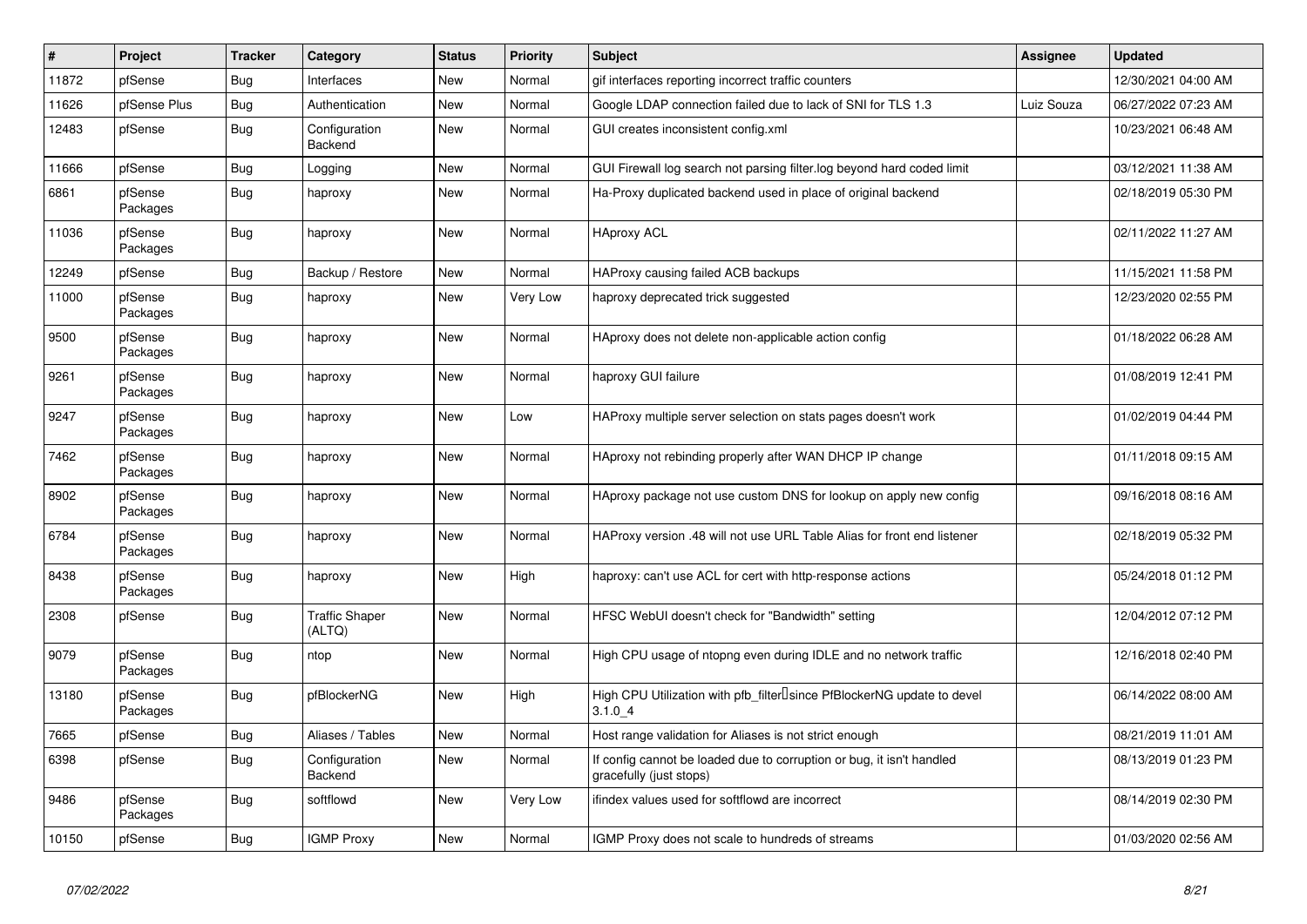| $\vert$ # | Project             | <b>Tracker</b> | Category                | <b>Status</b> | <b>Priority</b> | <b>Subject</b>                                                                                          | Assignee      | <b>Updated</b>      |
|-----------|---------------------|----------------|-------------------------|---------------|-----------------|---------------------------------------------------------------------------------------------------------|---------------|---------------------|
| 13276     | pfSense             | <b>Bug</b>     | <b>IGMP Proxy</b>       | <b>New</b>    | Normal          | IGMP Proxy Error Message for Logging Links to System Log Instead of<br>Routing Log                      |               | 06/16/2022 07:48 PM |
| 13277     | pfSense             | Bug            | <b>IGMP Proxy</b>       | New           | Normal          | IGMP Proxy webConfigurator Page Always Produces Error                                                   |               | 06/16/2022 07:50 PM |
| 2335      | pfSense             | Bug            | <b>Operating System</b> | New           | Normal          | IGMPProxy and CARP Results in System Instability Upon Reboot                                            |               | 07/19/2014 10:25 PM |
| 3382      | pfSense             | Bug            | <b>IGMP Proxy</b>       | New           | Normal          | IGMPPROXY fails with more than 32 interfaces                                                            |               | 07/12/2016 11:01 PM |
| 9338      | pfSense             | Bug            | <b>IGMP Proxy</b>       | New           | Normal          | igmpproxy ignoring downstream vlan interface                                                            |               | 02/22/2019 03:48 AM |
| 8711      | pfSense             | <b>Bug</b>     | <b>IGMP Proxy</b>       | New           | Normal          | igmpproxy with PPPoE Interfaces                                                                         |               | 07/28/2018 09:21 AM |
| 12079     | pfSense             | <b>Bug</b>     | <b>IGMP Proxy</b>       | New           | Normal          | IGMPProxy: kernel panic, Sleeping thread owns a non-sleepable lock                                      | Mateusz Guzik | 06/28/2022 12:01 PM |
| 12875     | pfSense             | <b>Bug</b>     | Package System          | New           | Normal          | Import zabbix-agent6 and zabbix-proxy6 from FreeBSD Ports                                               |               | 05/28/2022 06:50 PM |
| 12751     | pfSense<br>Packages | Bug            | <b>FRR</b>              | New           | Normal          | Improve FRR route restoration after gateway events                                                      |               | 02/06/2022 11:07 PM |
| 11730     | pfSense             | Bug            | Web Interface           | <b>New</b>    | Normal          | Improve visibility of option selections in dark themes                                                  |               | 03/25/2021 09:38 PM |
| 9035      | pfSense             | <b>Bug</b>     | Rules / NAT             | <b>New</b>    | Normal          | Inactive Interfaces are Hidden in Firewall Rules                                                        |               | 08/14/2019 12:39 PM |
| 10952     | pfSense             | <b>Bug</b>     | Rules / NAT             | <b>New</b>    | Low             | Inconsistency in Subnet Defaults Between Firewall Rules and Interface<br><b>Address Assignments</b>     |               | 10/09/2020 12:50 PM |
| 7402      | pfSense             | <b>Bug</b>     | Web Interface           | New           | Normal          | Inconsistent use of htmlentities validation checks                                                      |               | 03/21/2017 08:58 AM |
| 8500      | pfSense             | <b>Bug</b>     | Dynamic DNS             | New           | Low             | Incorrect categorization of status/info messages from phpDynDNS                                         |               | 08/16/2019 12:50 PM |
| 11717     | pfSense             | <b>Bug</b>     | Rules / NAT             | New           | Normal          | Incorrect port forwarding rules if Destination port alias is not equal to<br>Redirect target port alias |               | 03/22/2021 06:06 AM |
| 13158     | pfSense             | <b>Bug</b>     | Web Interface           | New           | Normal          | Input validation error when applying limiter changes                                                    |               | 05/14/2022 05:32 PM |
| 11777     | pfSense<br>Packages | Bug            | <b>Unbound</b>          | <b>New</b>    | Very Low        | Input validation prevents DNS Resolver from being disabled                                              |               | 04/05/2021 05:51 PM |
| 12607     | pfSense Plus        | <b>Bug</b>     | Hardware / Drivers      | <b>New</b>    | High            | Instability with Snort Inline with AWS Instances                                                        |               | 01/10/2022 09:03 PM |
| 12259     | pfSense             | Bug            | <b>Operating System</b> | New           | Normal          | Intel em NICs Suffering Performance Degradation on FreeBSD12                                            |               | 02/25/2022 09:28 PM |
| 4740      | pfSense             | <b>Bug</b>     | <b>Wireless</b>         | New           | Normal          | Intel wireless kernel panic in infrastructure mode with WPA                                             |               | 11/13/2020 08:38 AM |
| 7113      | pfSense             | <b>Bug</b>     | Dashboard               | New           | Normal          | Interface name in Traffic Graphs                                                                        |               | 12/31/2021 05:40 PM |
| 3411      | pfSense             | Bug            | Dashboard               | New           | Low             | Interfaces and statistics dashboard widgets very slow with large numbers of<br>interfaces               |               | 01/24/2014 02:09 AM |
| 11091     | pfSense             | Bug            | Interfaces              | New           | Normal          | Interfaces set as disabled in the configuration have an UP status in the<br>operating system at boot    | Viktor Gurov  | 06/28/2022 12:01 PM |
| 7857      | pfSense             | <b>Bug</b>     | Dashboard               | <b>New</b>    | Very Low        | Interfaces Widget U/I fails to wrap IPV6 addresses when the string is too<br>wide for the widget        |               | 08/13/2019 09:15 AM |
| 8815      | pfSense             | Bug            | Interfaces              | New           | Normal          | IP addresses are removed from interfaces when link is lost and either IPv4<br>or IPv6 is dynamic        | Luiz Souza    | 07/21/2021 07:49 AM |
| 13320     | pfSense Plus        | Bug            | Gateways                | <b>New</b>    | Normal          | IP aliases with a CARP VIP parent are not available as VIP choices for<br>gateway groups                |               | 06/29/2022 02:03 PM |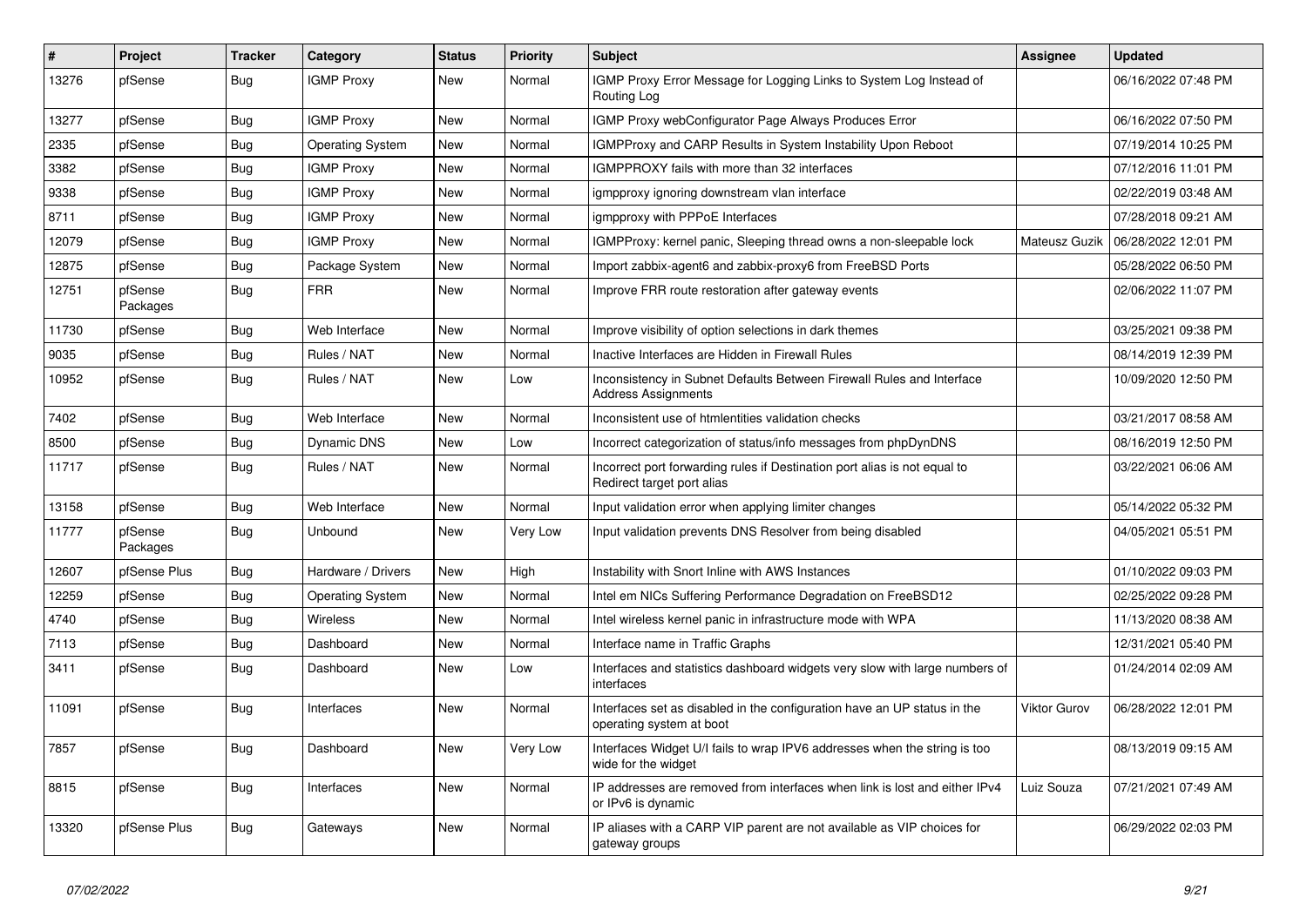| #     | Project             | <b>Tracker</b> | Category                                        | <b>Status</b> | <b>Priority</b> | <b>Subject</b>                                                                                                                                                                | Assignee            | <b>Updated</b>      |
|-------|---------------------|----------------|-------------------------------------------------|---------------|-----------------|-------------------------------------------------------------------------------------------------------------------------------------------------------------------------------|---------------------|---------------------|
| 13000 | pfSense             | Bug            | IPsec                                           | New           | Low             | IPsec AES-GCM encryption algorithm "Key Length" field should be labeled<br>"ICV Length"                                                                                       |                     | 03/30/2022 07:40 AM |
| 8964  | pfSense             | Bug            | <b>IPsec</b>                                    | New           | High            | IPsec async cryptography advanced setting - TCP traffic not passing<br>through                                                                                                | Luiz Souza          | 12/08/2020 12:09 PM |
| 12335 | pfSense             | Bug            | <b>IPsec</b>                                    | <b>New</b>    | Normal          | IPsec DNS inefficiency                                                                                                                                                        | Jim Pingle          | 06/28/2022 12:01 PM |
| 12762 | pfSense             | <b>Bug</b>     | IPsec                                           | New           | Normal          | IPsec keep alive check ignores Child SA Start Action                                                                                                                          | <b>Viktor Gurov</b> | 02/07/2022 11:21 AM |
| 8013  | pfSense             | Bug            | <b>IPsec</b>                                    | New           | Normal          | IPsec MSS clamping value shared for IPv4 and IPv6                                                                                                                             | Luiz Souza          | 10/28/2021 01:37 PM |
| 7420  | pfSense             | <b>Bug</b>     | <b>IPsec</b>                                    | New           | Normal          | ipsec status freezing                                                                                                                                                         |                     | 02/13/2020 09:09 AM |
| 8686  | pfSense             | Bug            | <b>IPsec</b>                                    | New           | Normal          | IPsec VTI: Assigned interface firewall rules are never parsed                                                                                                                 |                     | 02/10/2021 12:15 PM |
| 12822 | pfSense<br>Packages | <b>Bug</b>     | pfBlockerNG                                     | New           | Normal          | IPv4 Source ASN format not working                                                                                                                                            |                     | 02/18/2022 10:47 AM |
| 6289  | pfSense             | Bug            | Interfaces                                      | New           | Normal          | IPv6 address not given to track6 interfaces on create                                                                                                                         |                     | 12/30/2021 04:17 AM |
| 9650  | pfSense             | Bug            | Gateways                                        | <b>New</b>    | Normal          | IPv6 connection drops (ir-)regular on Kabelvodafone (German cable ISP)                                                                                                        |                     | 07/27/2019 07:14 AM |
| 7303  | pfSense             | <b>Bug</b>     | IPv6 Router<br>Advertisements<br>(RADVD)        | New           | Normal          | ipv6 connectivity lost on pfSense reboot                                                                                                                                      |                     | 08/20/2019 12:23 PM |
| 9837  | pfSense             | Bug            | Interfaces                                      | New           | Very Low        | ipv6 is not completely disabled on the interfaces                                                                                                                             |                     | 10/24/2019 01:16 AM |
| 12421 | pfSense             | Bug            | Rules / NAT                                     | New           | Normal          | IPV6 limiter bug                                                                                                                                                              |                     | 10/02/2021 08:44 AM |
| 3326  | pfSense             | Bug            | PPP Interfaces                                  | New           | Normal          | IPv6 only PPPoE connection                                                                                                                                                    |                     | 11/18/2013 09:37 AM |
| 9295  | pfSense             | Bug            | PPPoE Server                                    | New           | Very High       | IPv6 PD does not work with PPPOE (Server & Client)                                                                                                                            |                     | 05/15/2022 10:53 AM |
| 6541  | pfSense             | Bug            | <b>IPv6 Router</b><br>Advertisements<br>(RADVD) | New           | Normal          | IPv6 RAs always include on-link prefix; clients may not use DHCPv6<br>managed addresses                                                                                       |                     | 08/13/2019 03:23 PM |
| 8158  | pfSense             | Bug            | Interfaces                                      | New           | High            | IPv6 Track Interface issue with more than one WAN-Gateway and a number<br>of internal interfaces at least track interface from one interface does not<br>work on regular base |                     | 12/03/2017 09:00 AM |
| 9136  | pfSense             | Bug            | DHCP (IPv6)                                     | <b>New</b>    | High            | IPv6 Tracking Interfaces Lose IPv6 Address in Certain Cases                                                                                                                   |                     | 04/21/2022 12:39 PM |
| 7788  | pfSense             | Bug            | Dashboard                                       | New           | Low             | Irregular updating of widgets like cpu/uptime on system widget.                                                                                                               |                     | 08/21/2019 09:03 AM |
| 7040  | pfSense             | Bug            | Interfaces                                      | New           | Normal          | Issue when disabling an interface                                                                                                                                             |                     | 12/26/2016 02:56 AM |
| 11848 | pfSense<br>Packages | Bug            | Squid                                           | New           | Normal          | Issue with squid cache download speed                                                                                                                                         |                     | 04/23/2021 09:30 PM |
| 8401  | pfSense             | <b>Bug</b>     | Installer                                       | New           | Normal          | Issues related to keys representing alphabetic characters specific to<br>Scandinavian languages and to some other keys.                                                       |                     | 03/30/2018 11:06 AM |
| 10544 | pfSense             | <b>Bug</b>     | User Manager /<br>Privileges                    | New           | Normal          | It's not possible to add a user to group operator using the gui                                                                                                               |                     | 04/21/2022 12:39 PM |
| 11556 | pfSense             | Bug            | Rules / NAT                                     | New           | Normal          | Kill all states associated with a NAT address                                                                                                                                 |                     | 03/19/2021 10:29 AM |
| 1667  | pfSense             | <b>Bug</b>     | L <sub>2</sub> TP                               | New           | Normal          | L2TP server does not respond properly from a CARP VIP                                                                                                                         |                     | 12/11/2021 07:43 PM |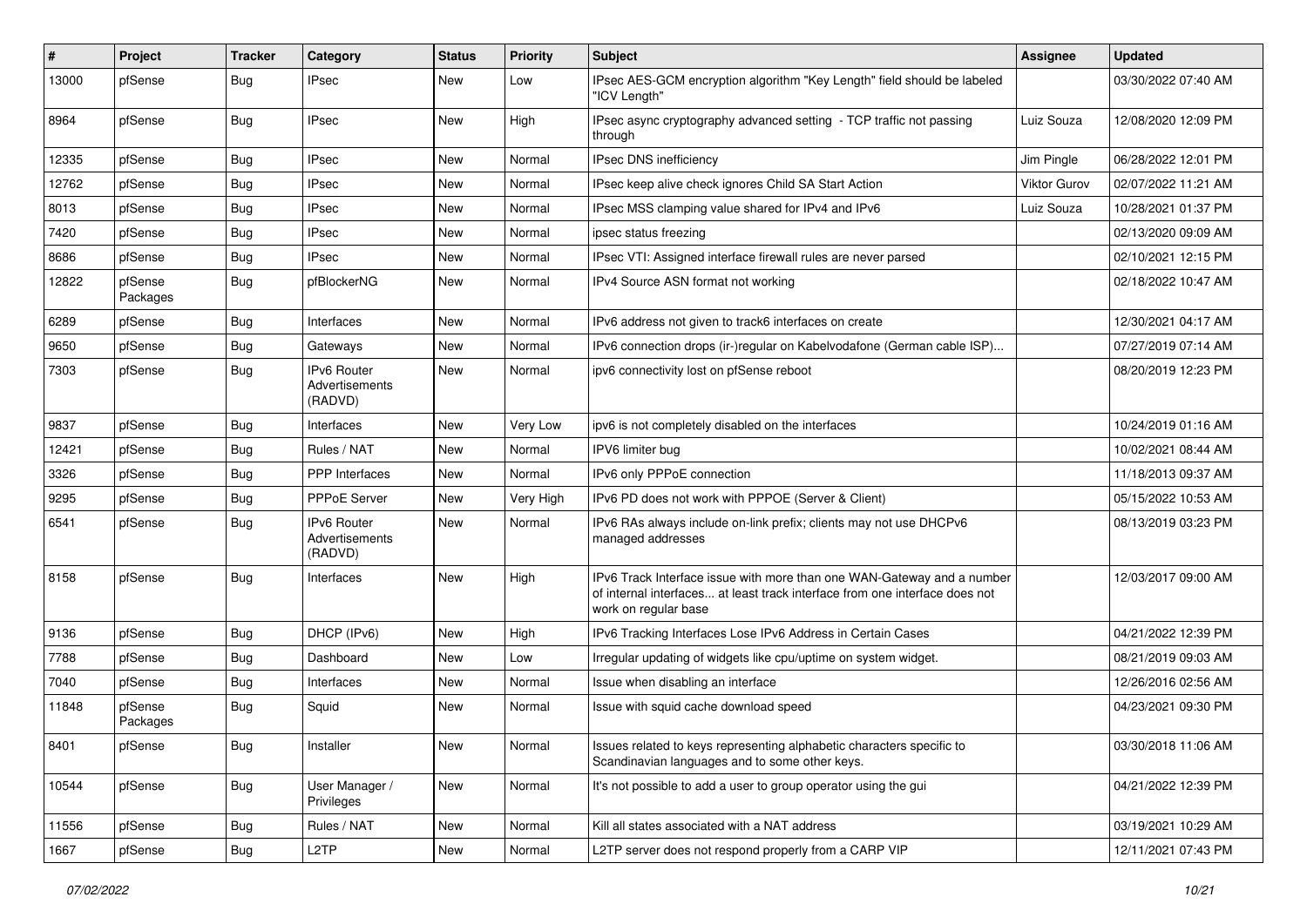| #     | Project             | <b>Tracker</b> | Category                                 | <b>Status</b> | <b>Priority</b> | <b>Subject</b>                                                                                       | <b>Assignee</b>       | <b>Updated</b>      |
|-------|---------------------|----------------|------------------------------------------|---------------|-----------------|------------------------------------------------------------------------------------------------------|-----------------------|---------------------|
| 11761 | pfSense             | Bug            | L <sub>2</sub> TP                        | New           | Normal          | L2TP/IPsec VPN : PPP LCP negotiation occurs before user authentication                               |                       | 03/31/2021 04:52 AM |
| 10271 | pfSense             | Bug            | Web Interface                            | New           | Normal          | Large number of VLAN/LANs make "Interfaces" menu hard to access                                      |                       | 02/20/2020 04:46 AM |
| 10892 | pfSense             | Bug            | Rules / NAT                              | New           | Low             | Large number of VLAN/LANs make floating rules are to read                                            | <b>Jared Dillard</b>  | 02/01/2021 03:29 PM |
| 11509 | pfSense<br>Packages | Bug            | LCDProc                                  | New           | Low             | LCD package - not starting at boot - stop and start in Status Window not<br>possible                 |                       | 02/23/2021 10:55 AM |
| 12726 | pfSense             | Bug            | Authentication                           | New           | Normal          | LDAP select container button auto populate                                                           |                       | 01/25/2022 01:48 PM |
| 12283 | pfSense             | Bug            | Authentication                           | New           | Normal          | LDAP/RADIUS authentication servers configuration does not allow source<br>IP address to be specified |                       | 08/20/2021 01:15 AM |
| 12084 | pfSense<br>Packages | Bug            | <b>FRR</b>                               | New           | Normal          | libfrr.so.0 error on SG-1100                                                                         |                       | 06/26/2021 08:22 AM |
| 8072  | pfSense             | Bug            | <b>Traffic Shaper</b><br>(Limiters)      | New           | Normal          | Limiter / Queue mask issues?                                                                         | Ivor Kreso            | 11/08/2017 07:56 PM |
| 12760 | pfSense<br>Packages | Bug            | WireGuard                                | New           | Normal          | Link-local addresses disallowed on Wireguard interfaces                                              | Christian<br>McDonald | 02/07/2022 03:50 AM |
| 11412 | pfSense             | Bug            | Interfaces                               | New           | Normal          | LLDPD Package Doesn't Work with Switchports                                                          |                       | 02/12/2021 08:12 PM |
| 6481  | pfSense             | Bug            | <b>IPsec</b>                             | New           | Normal          | loading EAP_RADIUS method failed                                                                     |                       | 03/24/2020 04:25 PM |
| 12715 | pfSense             | Bug            | Authentication                           | New           | Normal          | Long system startup time when LDAP is configured and unavailable during<br>startup.                  | Christian<br>McDonald | 01/24/2022 05:50 AM |
| 13053 | pfSense<br>Packages | Bug            | <b>ACME</b>                              | New           | Normal          | LoopiaAPI error handling                                                                             |                       | 05/05/2022 10:58 AM |
| 13003 | pfSense             | Bug            | Hardware / Drivers                       | New           | Normal          | Malicious Driver Detection event on ixl driver                                                       |                       | 06/25/2022 05:00 PM |
| 13076 | pfSense             | Bug            | Gateway Monitoring                       | New           | Normal          | Marking a gateway as down does not affect IPsec entries using gateway<br>groups                      |                       | 06/28/2022 12:01 PM |
| 12033 | pfSense<br>Packages | <b>Bug</b>     | pfBlockerNG                              | New           | Normal          | maxmindb and _sqlite3 modules not found                                                              |                       | 10/01/2021 04:42 AM |
| 12938 | pfSense             | Bug            | IPv6 Router<br>Advertisements<br>(RADVD) | New           | Normal          | MaxRtrAdvInterval would allow stale DNS servers to be deleted faster                                 |                       | 03/12/2022 09:37 AM |
| 12095 | pfSense             | Bug            | Authentication                           | New           | Normal          | Memory leak in pcscd                                                                                 |                       | 06/01/2022 01:01 PM |
| 7238  | pfSense             | Bug            | Web Interface                            | <b>New</b>    | Normal          | Menu layout broken when using "Hostname in Menu" with long hostnames                                 |                       | 02/21/2017 07:01 AM |
| 6926  | pfSense             | Bug            | UPnP/NAT-PMP                             | New           | Normal          | Miniupnp advertising expired IPv6 address                                                            |                       | 01/15/2022 08:29 PM |
| 8846  | pfSense             | <b>Bug</b>     | Gateways                                 | New           | Low             | Misleading gateway error message adding/editing static routes using a<br>disabled interface          |                       | 08/21/2019 11:29 AM |
| 13202 | pfSense<br>Packages | <b>Bug</b>     | pfBlockerNG                              | New           | Normal          | Missing Protocols on IP Feed Groups Advanced Inbound/Outbound Firewall<br>Rule settings              |                       | 05/23/2022 08:58 AM |
| 11731 | pfSense             | Bug            | Hardware / Drivers                       | New           | Normal          | Missing support for Realtek USB NICs                                                                 |                       | 03/30/2021 04:32 AM |
| 9698  | pfSense             | <b>Bug</b>     | <b>RRD Graphs</b>                        | New           | Normal          | Monitoring graphs do not retain state after auto-refresh                                             |                       | 08/26/2019 02:09 AM |
| 8113  | pfSense             | Bug            | Interfaces                               | New           | Normal          | MTU setting on bridge, openvpn clients ignored                                                       |                       | 12/31/2021 05:55 PM |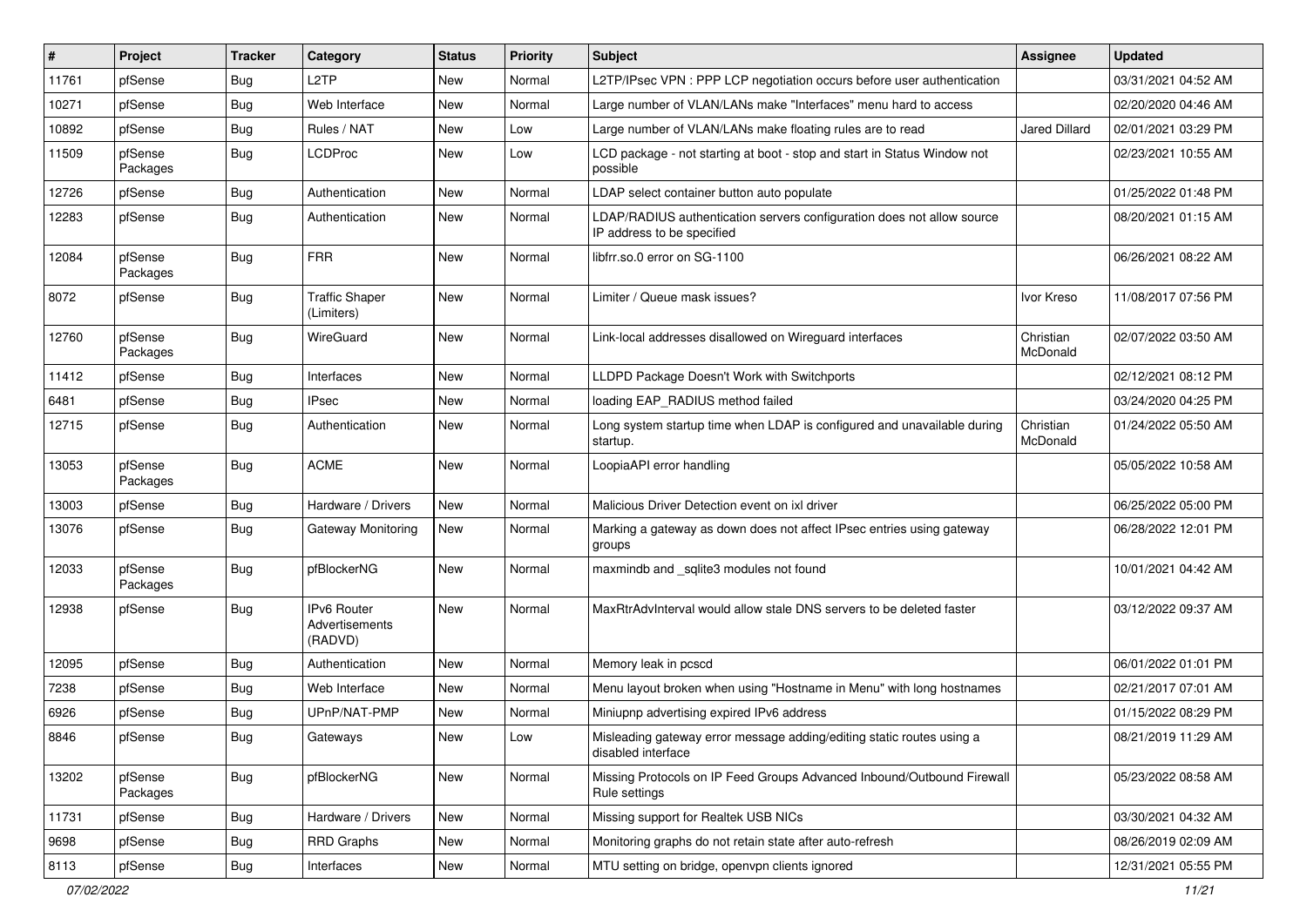| #     | Project             | Tracker    | Category              | <b>Status</b> | <b>Priority</b> | Subject                                                                                                                                                                                         | <b>Assignee</b>      | <b>Updated</b>      |
|-------|---------------------|------------|-----------------------|---------------|-----------------|-------------------------------------------------------------------------------------------------------------------------------------------------------------------------------------------------|----------------------|---------------------|
| 12823 | pfSense             | <b>Bug</b> | DHCP (IPv6)           | New           | Normal          | Multiple DHCP6 WAN connections PPPoE interface 'defached' status                                                                                                                                |                      | 02/18/2022 05:39 AM |
| 9504  | pfSense             | <b>Bug</b> | Dynamic DNS           | New           | Normal          | Multiple Dynamic DNS update notifications for the same interface, not<br>differentiated by the hostname                                                                                         |                      | 05/07/2019 07:46 AM |
| 8233  | pfSense             | Bug        | <b>NAT Reflection</b> | New           | Very Low        | NAT reflection back to originating host broken when using FQDN-based IP<br>aliases                                                                                                              |                      | 08/21/2019 10:53 AM |
| 9179  | pfSense             | Bug        | <b>NAT Reflection</b> | New           | Normal          | NAT reflection fix implemented for #8604 is causing WebUI and XMLRPC to<br>fail on slave                                                                                                        |                      | 03/27/2020 08:01 PM |
| 7848  | pfSense             | Bug        | Diagnostics           | New           | Low             | NDP Table Sort by Expiration Error                                                                                                                                                              |                      | 08/26/2019 02:56 PM |
| 11610 | pfSense<br>Packages | Bug        | <b>NET-SNMP</b>       | New           | Normal          | NET-SNMP is not setting the correct permissions on AgentX                                                                                                                                       |                      | 06/28/2021 07:54 AM |
| 11970 | pfSense<br>Packages | Bug        | Coreboot              | New           | Normal          | Netgate Firmware Upgrade Doesn't Work on XG-2758                                                                                                                                                |                      | 04/21/2022 12:39 PM |
| 8804  | pfSense             | Bug        | PPP Interfaces        | New           | Normal          | Netgate SG-1000 PPPoE Keepalives not prioritized, internet drops                                                                                                                                |                      | 08/20/2019 10:06 AM |
| 11657 | pfSense             | <b>Bug</b> | Interfaces            | New           | Normal          | netmap ring reinit error                                                                                                                                                                        |                      | 03/18/2021 10:32 PM |
| 7387  | pfSense             | <b>Bug</b> | Dashboard             | New           | Low             | New Traffic Graph in dashboard resets inverted view to normal view                                                                                                                              | <b>Jared Dillard</b> | 12/11/2021 08:14 PM |
| 3358  | pfSense             | <b>Bug</b> | Package System        | New           | Normal          | new version of <include file=""> is not required during reinstall all</include>                                                                                                                 |                      | 12/26/2014 12:13 PM |
| 6823  | pfSense             | <b>Bug</b> | Interfaces            | New           | Normal          | No connectivity after changing link state to UP                                                                                                                                                 |                      | 04/21/2022 12:39 PM |
| 1890  | pfSense             | Bug        | Translations          | New           | Normal          | No gettext support in console scripts                                                                                                                                                           |                      | 08/13/2019 12:24 PM |
| 11592 | pfSense<br>Packages | Bug        | node exporter         | New           | Normal          | Node exporter can not read system statistics                                                                                                                                                    |                      | 10/15/2021 09:37 PM |
| 10690 | pfSense             | Bug        | Installer             | New           | Low             | Not possible to make UFS install on ZFS formatted drive                                                                                                                                         |                      | 04/21/2022 12:39 PM |
| 11182 | pfSense<br>Packages | Bug        | <b>NRPE</b>           | New           | Normal          | NRPE in HA syncs the bind IP                                                                                                                                                                    |                      | 12/01/2021 02:15 AM |
| 10783 | pfSense<br>Packages | Bug        | ntop                  | <b>New</b>    | Normal          | NtopNG is very unstable on arm64                                                                                                                                                                |                      | 07/22/2020 09:07 AM |
| 9143  | pfSense<br>Packages | Bug        | ntop                  | New           | Normal          | ntopng not displaying values in historical correctly                                                                                                                                            |                      | 11/22/2018 07:24 AM |
| 12444 | pfSense<br>Packages | Bug        | ntop                  | New           | Normal          | ntopng throws errors when viewing single host                                                                                                                                                   |                      | 10/11/2021 12:39 PM |
| 10370 | pfSense<br>Packages | Bug        | ntop                  | New           | Normal          | ntopng Timeseries not send to InfluxDB                                                                                                                                                          |                      | 03/30/2020 09:42 AM |
| 4604  | pfSense             | I Bug      | <b>NTPD</b>           | New           | Normal          | NTP time server entries may or may not work, depending upon interfaces<br>selected when configuring NTP service                                                                                 |                      | 12/11/2021 07:59 PM |
| 5355  | pfSense             | Bug        | <b>IPsec</b>          | New           | High            | on Dynamic WAN IP (DHCP Client) it takes 10 minutes before Phase1<br>reconnects                                                                                                                 |                      | 07/08/2016 10:29 PM |
| 11641 | pfSense             | Bug        | Interfaces            | New           | Normal          | On xn based interfaces without the VLANMTU flag the first VLAN tag<br>defined does not follow the parent interface MTU settings. All subsequent<br>VLAN tags follow the parent interface's MTU. |                      | 03/09/2021 06:42 PM |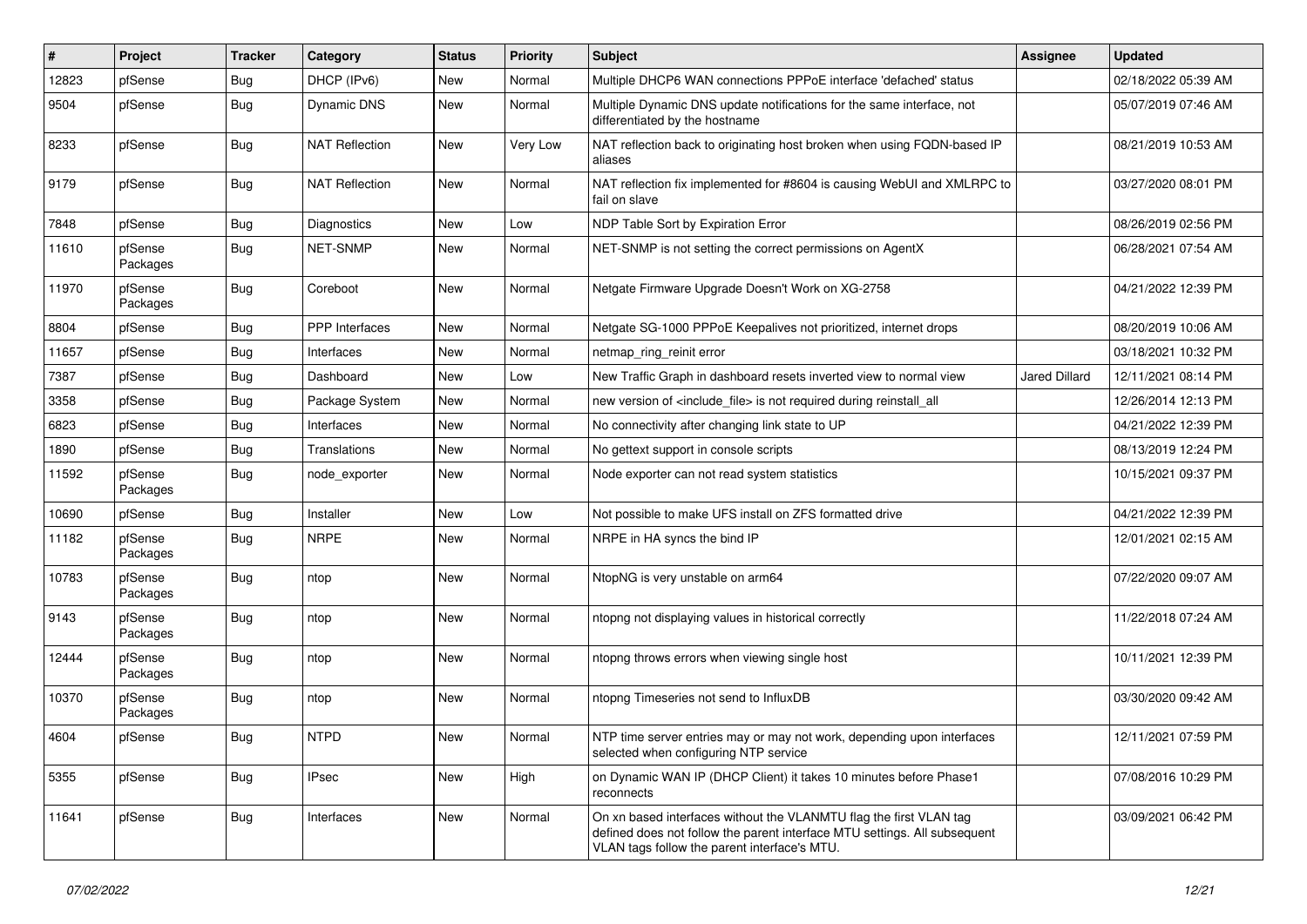| $\vert$ # | Project             | Tracker    | Category                     | <b>Status</b> | Priority | <b>Subject</b>                                                                                               | Assignee      | <b>Updated</b>      |
|-----------|---------------------|------------|------------------------------|---------------|----------|--------------------------------------------------------------------------------------------------------------|---------------|---------------------|
| 9537      | pfSense<br>Packages | <b>Bug</b> | <b>Status Traffic Totals</b> | New           | Normal   | One month offset in displayed data between time changes                                                      | Jared Dillard | 05/01/2020 08:27 AM |
| 13247     | pfSense<br>Packages | Bug        | open-vm-tools                | <b>New</b>    | Low      | Open-VM-Tools service actions do not work                                                                    |               | 06/05/2022 07:09 PM |
| 12950     | pfSense             | <b>Bug</b> | Routing                      | <b>New</b>    | Normal   | OpenVPN as default gateway does not get set at boot time                                                     |               | 04/09/2022 05:46 PM |
| 9344      | pfSense             | <b>Bug</b> | Translations                 | <b>New</b>    | Normal   | OpenVPN click NCP Algorithms will always go to DH Parameters website(in<br>Chinese-Taiwan)                   |               | 10/21/2021 03:48 AM |
| 8122      | pfSense             | <b>Bug</b> | OpenVPN                      | <b>New</b>    | Normal   | openvpn client is unable to use OTP (temporary) passwords                                                    |               | 04/16/2018 09:28 AM |
| 13088     | pfSense             | Bug        | OpenVPN                      | New           | Normal   | OpenVPN Client Overrides: properly hide/show form fields                                                     | Jim Pingle    | 06/08/2022 09:15 AM |
| 9183      | pfSense             | <b>Bug</b> | <b>LAGG Interfaces</b>       | <b>New</b>    | Very Low | OpenVPN Lagg Interface not working after restart or new start                                                |               | 08/21/2019 11:17 AM |
| 11715     | pfSense             | <b>Bug</b> | OpenVPN                      | <b>New</b>    | Normal   | OpenVPN MTU                                                                                                  |               | 03/22/2021 01:35 AM |
| 8380      | pfSense             | <b>Bug</b> | OpenVPN                      | New           | Normal   | OpenVPN RADIUS password length is not constant                                                               | Jim Pingle    | 07/17/2020 11:46 AM |
| 12563     | pfSense             | Bug        | OpenVPN                      | New           | Normal   | OpenVPN server doesn't support Framed-IPv6-Address RADIUS attribute                                          |               | 12/03/2021 11:19 AM |
| 13087     | pfSense             | Bug        | OpenVPN                      | New           | Normal   | OpenVPN Server: hide WINS servers list when netbios option is unchecked<br>while WINS servers is checked     |               | 04/22/2022 10:29 AM |
| 11541     | pfSense             | Bug        | OpenVPN                      | <b>New</b>    | Normal   | OpenVPN status does not work properly when set to TCP and Concurrent<br>Connections $= 1$                    |               | 03/02/2021 02:27 PM |
| 6993      | pfSense             | <b>Bug</b> | OpenVPN                      | <b>New</b>    | Normal   | OpenVPN status error during CARP state transition                                                            | James Webb    | 12/31/2021 05:44 PM |
| 11778     | pfSense             | Bug        | OpenVPN                      | New           | Normal   | OpenVPN uses 100% CPU after experiencing packet loss                                                         |               | 02/28/2022 07:38 AM |
| 12927     | pfSense             | Bug        | OpenVPN                      | <b>New</b>    | Normal   | OpenVPN with OCSP enabled allows connections with revoked certificates                                       |               | 03/24/2022 08:22 AM |
| 13090     | pfSense             | Bug        | OpenVPN                      | New           | Normal   | OpenVPN: do not use legacy deprecated netbios settings                                                       | Jim Pingle    | 04/22/2022 11:19 AM |
| 13089     | pfSense             | Bug        | OpenVPN                      | New           | Normal   | OpenVPN: fix some netbios options were preserved even if teh Netbios<br>option was unchecked                 | Jim Pingle    | 04/22/2022 11:06 AM |
| 13043     | pfSense<br>Packages | <b>Bug</b> | WireGuard                    | <b>New</b>    | Normal   | OSPF over Wireguard interface doesn't populate neighbors after reboot                                        |               | 04/11/2022 09:22 AM |
| 9755      | pfSense             | Bug        | Package System               | <b>New</b>    | Very Low | package description wrong link<br>https://www.freshports.org/security/openvpn-client-export                  |               | 09/13/2019 07:22 AM |
| 10526     | pfSense<br>Packages | Bug        | pfBlockerNG                  | <b>New</b>    | Normal   | Package pfBlockerNG Crashes on Alert view                                                                    |               | 05/04/2020 08:59 AM |
| 11724     | pfSense             | <b>Bug</b> | Package System               | <b>New</b>    | Normal   | Packages unexpectedly removed when changing update branches                                                  |               | 03/29/2021 08:09 AM |
| 11770     | pfSense Plus        | <b>Bug</b> | Hardware / Drivers           | New           | Normal   | Pantech UML295 USB Modem No Longer Functional                                                                |               | 04/01/2021 11:28 AM |
| 13209     | pfSense<br>Packages | <b>Bug</b> | pfBlockerNG                  | <b>New</b>    | Low      | Parsing Filter log by pfBlockerNG creates IP Block log with<br>Source/Destination mixed up or wrong Direcion | Viktor Gurov  | 05/25/2022 03:50 AM |
| 9485      | pfSense             | <b>Bug</b> | User Manager /<br>Privileges | New           | Normal   | password match error on system_usermanager causes Group membership<br>to be reset.                           |               | 04/26/2019 08:52 AM |
| 12122     | pfSense             | Bug        | Web Interface                | <b>New</b>    | Normal   | Perform greedy actions asychronously                                                                         |               | 07/10/2021 01:10 PM |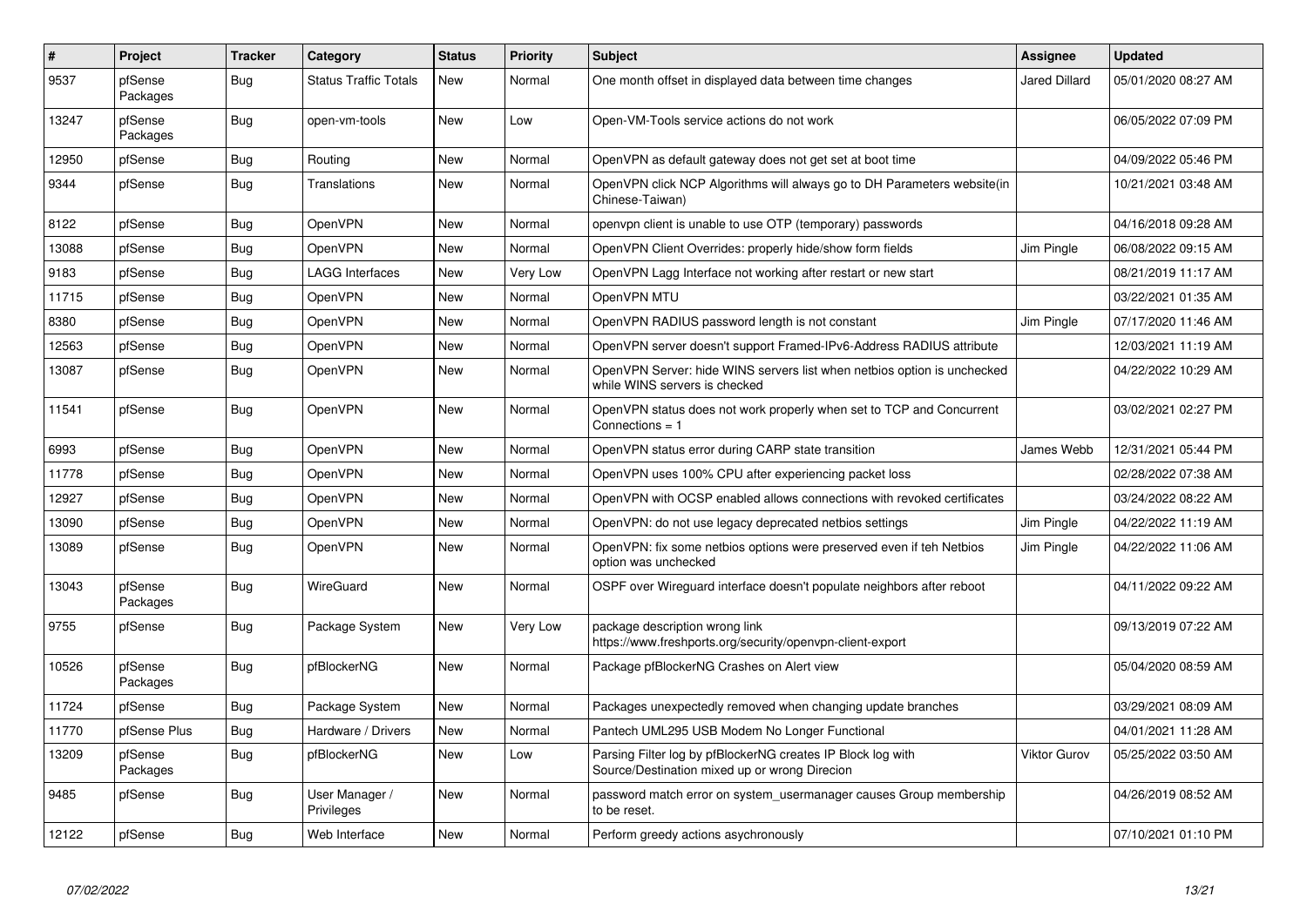| $\sharp$ | Project             | <b>Tracker</b> | Category                     | <b>Status</b> | <b>Priority</b> | Subject                                                                                                                | Assignee            | <b>Updated</b>      |
|----------|---------------------|----------------|------------------------------|---------------|-----------------|------------------------------------------------------------------------------------------------------------------------|---------------------|---------------------|
| 3706     | pfSense             | <b>Bug</b>     | User Manager /<br>Privileges | New           | Normal          | Permission order affects default page on limited accounts, but can't reorder                                           |                     | 02/06/2016 04:10 AM |
| 11184    | pfSense             | Bug            | FreeBSD                      | New           | Normal          | PF: State policy cannot be configurable                                                                                |                     | 02/09/2021 02:43 AM |
| 11398    | pfSense<br>Packages | Bug            | pfBlockerNG                  | New           | Normal          | pfBlocker upgrade hangs forever                                                                                        |                     | 04/21/2022 12:39 PM |
| 11261    | pfSense<br>Packages | <b>Bug</b>     | pfBlockerNG                  | New           | Normal          | pfBlockerNG ASN numbers in IPv4 (/IPv6) Custom_List generate error(s)<br>"Invalid numeric literal at line 1, column 7" |                     | 01/28/2021 08:34 AM |
| 10164    | pfSense<br>Packages | <b>Bug</b>     | pfBlockerNG                  | New           | Normal          | pfBlockerNG dashboard widget position is not maintained when updating                                                  |                     | 01/06/2020 10:06 AM |
| 9662     | pfSense<br>Packages | Bug            | pfBlockerNG                  | New           | Normal          | PfblockerNG do not update after pfsense reboot and wait for next cron task                                             |                     | 08/20/2019 09:00 AM |
| 10252    | pfSense<br>Packages | Bug            | pfBlockerNG                  | New           | High            | pfblockerng-devel                                                                                                      |                     | 02/11/2020 05:18 PM |
| 12916    | pfSense<br>Packages | Bug            | pfBlockerNG                  | New           | Normal          | pfBlockerNG-devel cron job does not trigger xmlrpc sync                                                                | <b>Viktor Gurov</b> | 04/11/2022 12:55 PM |
| 10253    | pfSense<br>Packages | <b>Bug</b>     | pfBlockerNG                  | New           | Normal          | pfblockerng-devel uses user interface for VIP causing issues with other<br>services                                    |                     | 02/11/2020 09:17 AM |
| 9724     | pfSense<br>Packages | Bug            | pfBlockerNG                  | New           | High            | pfblockerng-firewall-filter-service-will-not-start                                                                     |                     | 09/05/2019 06:32 AM |
| 10278    | pfSense<br>Packages | Bug            | pfBlockerNG                  | New           | Normal          | pfBlockerNG: Formatting issue on DNSBL stats page                                                                      |                     | 02/24/2020 01:36 PM |
| 10590    | pfSense<br>Packages | <b>Bug</b>     | pfBlockerNG                  | New           | Normal          | pfBlockerNG: Invalid argument supplied for foreach()                                                                   |                     | 05/26/2020 08:22 AM |
| 11040    | pfSense<br>Packages | <b>Bug</b>     | pfBlockerNG                  | New           | Normal          | pfb filter core faults when clearing firewall log                                                                      |                     | 11/07/2020 01:44 PM |
| 6471     | pfSense<br>Packages | Bug            | squidguard                   | New           | Normal          | pfsense 2.3.1 squidguard -> common ACL -> Target Rules List missing                                                    |                     | 06/08/2016 06:22 PM |
| 6521     | pfSense<br>Packages | Bug            | squidguard                   | <b>New</b>    | Normal          | pfsense 2.3.1 squidguard -> Groups ACL -> Target Rules List missing                                                    |                     | 06/25/2016 10:49 PM |
| 10671    | pfSense             | Bug            | <b>Operating System</b>      | New           | Normal          | pfsense 2.4.5_1 does not boot on Gen2 2012R2 HyperV VM                                                                 |                     | 05/09/2021 06:39 AM |
| 11525    | pfSense<br>Packages | <b>Bug</b>     | Suricata                     | New           | Normal          | pfsense 2.5.0 release version for vlan issue to suricata                                                               |                     | 11/11/2021 08:16 AM |
| 10760    | pfSense<br>Packages | Bug            | <b>BIND</b>                  | New           | High            | pfSense BIND 9.14.12 server terminates due to assertion failure                                                        |                     | 07/11/2020 04:53 PM |
| 10693    | pfSense<br>Packages | <b>Bug</b>     | <b>BIND</b>                  | New           | Normal          | pfSense Bind Zone Editor UI does not update zone serial number when a<br>change is made                                |                     | 09/01/2021 12:51 AM |
| 7352     | pfSense             | Bug            | Routing                      | New           | Normal          | pfSense IPv6 static route is dumped after a WAN flap                                                                   |                     | 01/20/2022 09:35 AM |
| 12828    | pfSense             | <b>Bug</b>     | Wireless                     | New           | Normal          | pfSense keeps crashing (Fatal trap 12: page fault while in kernel mode)                                                |                     | 02/21/2022 07:55 AM |
| 12888    | pfSense             | Bug            | Rules / NAT                  | New           | Normal          | pfSense sends un-NATed packets during OpenVPN startup                                                                  |                     | 03/01/2022 03:13 PM |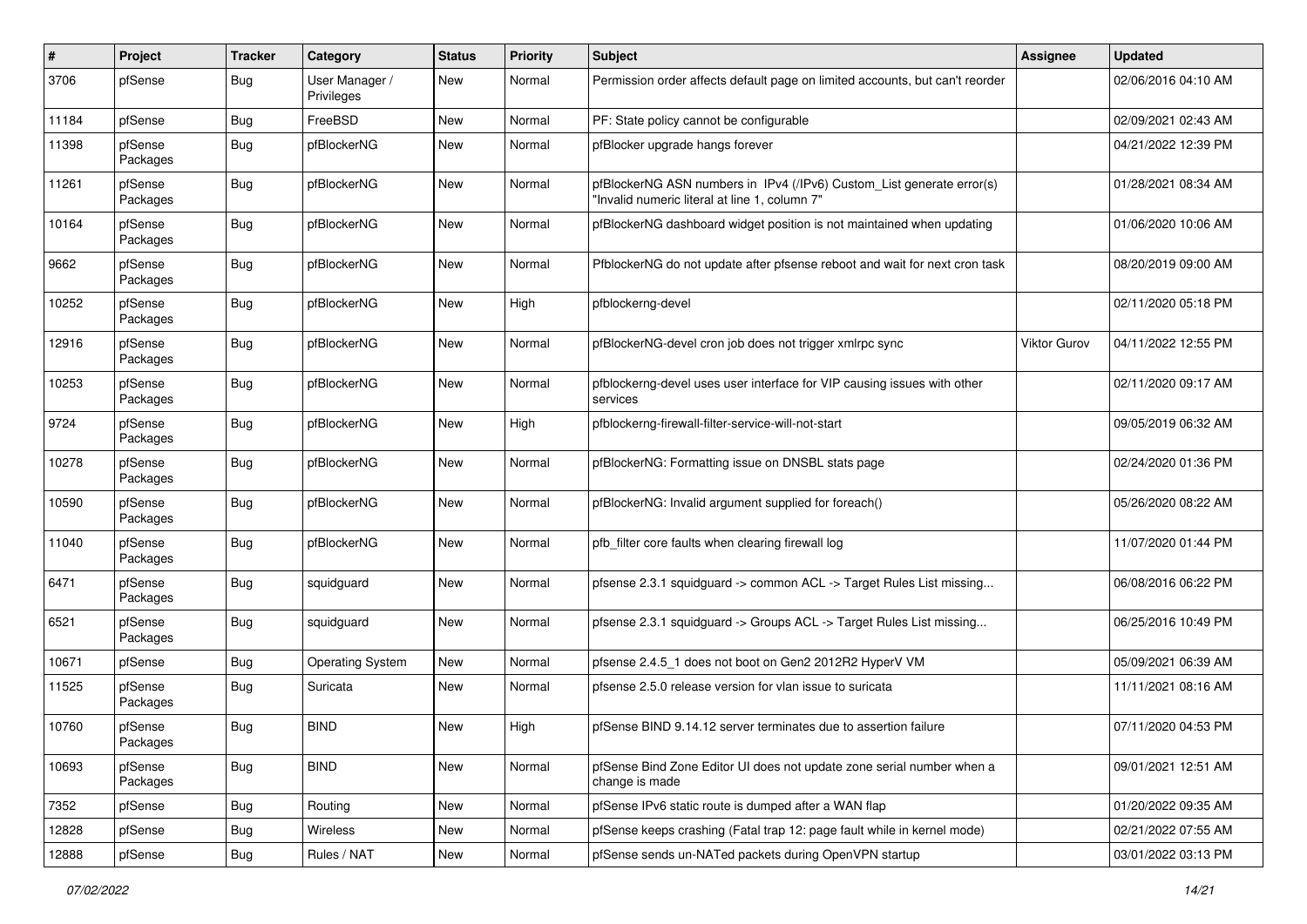| #     | Project             | <b>Tracker</b> | Category                        | <b>Status</b> | <b>Priority</b> | <b>Subject</b>                                                                                                                   | Assignee      | <b>Updated</b>      |
|-------|---------------------|----------------|---------------------------------|---------------|-----------------|----------------------------------------------------------------------------------------------------------------------------------|---------------|---------------------|
| 10279 | pfSense<br>Packages | Bug            | open-vm-tools                   | New           | Normal          | pfSense's OpenVM Tools on ESXi 6.7 no longer provides guest vm<br>functionality                                                  |               | 03/01/2020 06:07 PM |
| 7430  | pfSense             | Bug            | Interfaces                      | New           | Normal          | pfsense-utils.inc - where_is_ipaddr_configured() should account for<br>loopback interface                                        |               | 08/13/2019 03:48 PM |
| 8100  | pfSense             | Bug            | CARP                            | <b>New</b>    | Normal          | pfsync Initially Deletes States on Primary for Connections Established<br>through Secondary                                      | Luiz Souza    | 02/08/2022 12:59 PM |
| 12849 | pfSense             | Bug            | <b>Operating System</b>         | New           | Normal          | pfsync kernel crash on reboot                                                                                                    | Mateusz Guzik | 02/22/2022 02:02 PM |
| 11430 | pfSense             | Bug            | Interfaces                      | New           | Normal          | PHP console spam after Assigning Interfaces                                                                                      |               | 10/09/2021 10:37 AM |
| 11898 | pfSense<br>Packages | <b>Bug</b>     | apcupsd                         | New           | Normal          | PHP error from apcupsd dashboard widget                                                                                          |               | 05/07/2021 09:12 AM |
| 13167 | pfSense             | <b>Bug</b>     | Dynamic DNS                     | New           | Normal          | phpDynDNS: DigitalOcean ddns update fails (bad request, invalid character<br>'-' in request_id)                                  |               | 06/16/2022 09:30 PM |
| 9353  | pfSense             | Bug            | Dashboard                       | <b>New</b>    | Low             | PHPSession errors from limited access to dashboard and widgets                                                                   |               | 10/06/2020 09:31 AM |
| 12774 | pfSense             | <b>Bug</b>     | Backup / Restore                | New           | Normal          | Picture widget image is not saved in backup                                                                                      |               | 04/04/2022 04:48 AM |
| 12538 | pfSense<br>Packages | Bug            | <b>PIMD</b>                     | New           | Normal          | PIMD sub-interface bug                                                                                                           |               | 11/20/2021 09:44 PM |
| 7195  | pfSense             | Bug            | Package System                  | New           | Normal          | pkg_edit.php - <checkenablefields> tag has no effect on fields other than<br/>checkbox/input</checkenablefields>                 |               | 08/21/2019 09:15 AM |
| 7082  | pfSense             | Bug            | Package System                  | New           | Normal          | pkg edit.php - impossible to use default value with rowhelperfield                                                               |               | 08/21/2019 09:15 AM |
| 13307 | pfSense             | <b>Bug</b>     | <b>PPP</b> Interfaces           | New           | High            | PPP interface custom reset date/time Hour and Minute fields do not properly<br>handle "0" value                                  |               | 06/28/2022 12:01 PM |
| 10875 | pfSense             | <b>Bug</b>     | Gateways                        | <b>New</b>    | Normal          | PPP periodic reset does not fully restore gateway group round-robin<br>functionality                                             | Luiz Souza    | 11/05/2020 07:44 AM |
| 9192  | pfSense             | Bug            | PPP Interfaces                  | <b>New</b>    | Normal          | PPPoE daemon selects wrong interface                                                                                             |               | 08/20/2019 10:05 AM |
| 8512  | pfSense             | <b>Bug</b>     | <b>PPP</b> Interfaces           | New           | Normal          | PPPoE reconnect fails after interface flap                                                                                       |               | 08/20/2019 10:06 AM |
| 12436 | pfSense             | <b>Bug</b>     | <b>PPPoE Server</b>             | New           | Normal          | Pppoe server config gui does not allow setting of chap authentication, and<br>sets the network start address for allocation to 0 |               | 10/21/2021 08:15 AM |
| 12393 | pfSense             | Bug            | <b>Traffic Shaper</b><br>(ALTQ) | New           | Low             | Priority of gOthersLow higher than default queues                                                                                |               | 09/21/2021 02:48 PM |
| 6321  | pfSense             | Bug            | L <sub>2</sub> TP               | New           | Normal          | Problem with connecting I2tp over ipsec from android and windows                                                                 |               | 11/13/2020 11:01 AM |
| 12759 | pfSense Plus        | <b>Bug</b>     | Package System                  | New           | Very Low        | Proprietary packages link to non-existant or non-public github pages                                                             |               | 02/09/2022 10:43 AM |
| 8087  | pfSense             | Bug            | Authentication                  | New           | Normal          | Provide Calling-Station-ID to RADIUS backed VPN connections                                                                      |               | 06/06/2020 05:36 AM |
| 8770  | pfSense             | <b>Bug</b>     | Interfaces                      | New           | Normal          | QinQ interfaces always show as active                                                                                            |               | 02/01/2020 09:47 AM |
| 6186  | pfSense             | <b>Bug</b>     | Services                        | New           | Normal          | race conditions in service startup                                                                                               |               | 04/21/2022 12:39 PM |
| 12730 | pfSense             | Bug            | <b>Captive Portal</b>           | New           | Normal          | RADIUS accounting does not work if WAN is down                                                                                   |               | 01/26/2022 05:13 AM |
| 10352 | pfSense             | <b>Bug</b>     | Authentication                  | New           | Very Low        | RADIUS authentication fails with MSCHAPv1 or MSCHAPv2 when<br>passwords contain international characters                         |               | 06/20/2022 04:04 PM |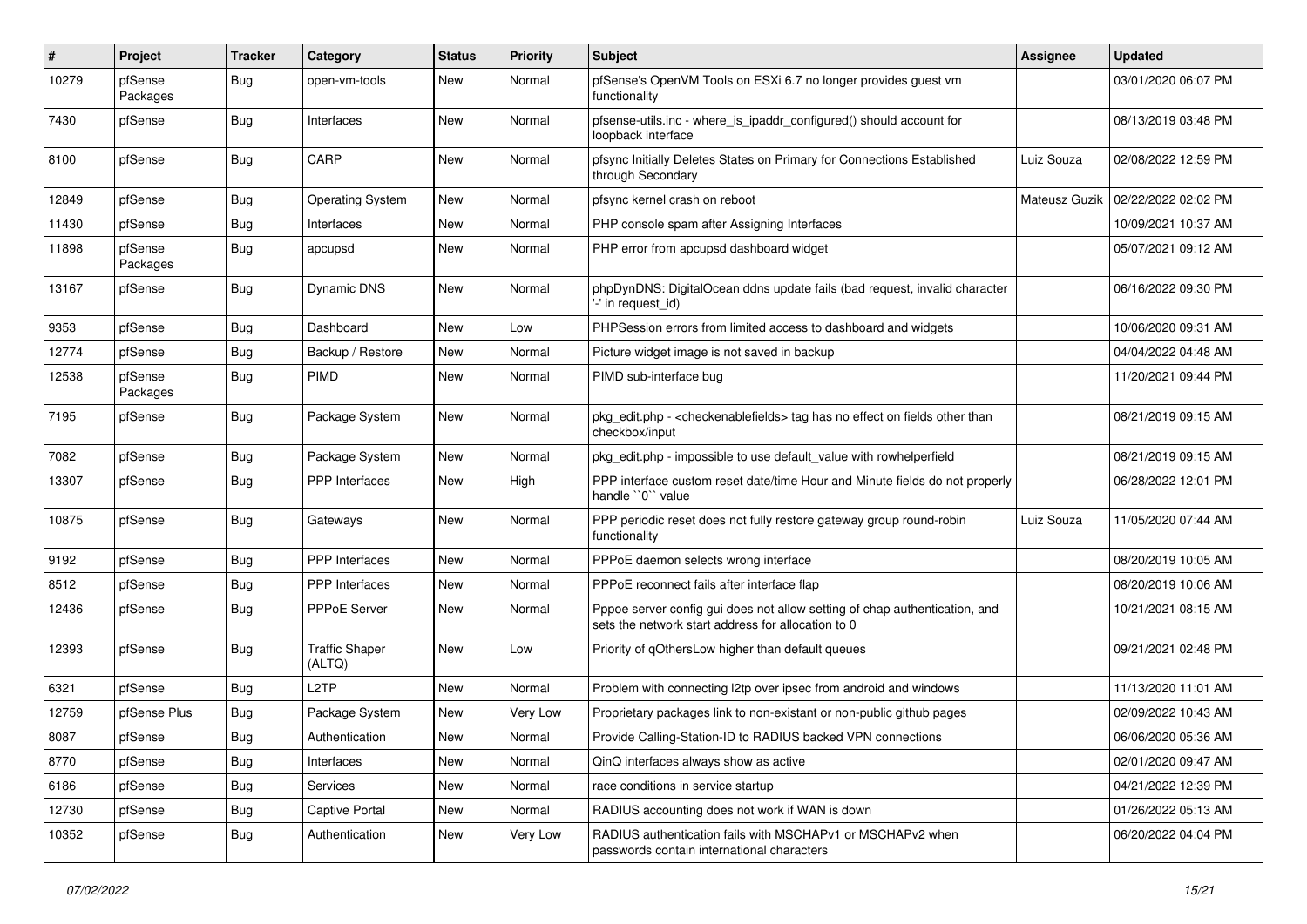| $\vert$ # | Project             | <b>Tracker</b> | Category                                 | <b>Status</b> | <b>Priority</b> | Subject                                                                                           | Assignee             | <b>Updated</b>      |
|-----------|---------------------|----------------|------------------------------------------|---------------|-----------------|---------------------------------------------------------------------------------------------------|----------------------|---------------------|
| 5652      | pfSense             | Bug            | Authentication                           | New           | Normal          | Radius IETF Class Group Assignment - Incorrect Standard                                           |                      | 08/13/2019 01:39 PM |
| 8264      | pfSense<br>Packages | <b>Bug</b>     | FreeRADIUS                               | New           | Normal          | Radiusd restart on WAN change results in freeradius not running (and<br>possible solution)        |                      | 04/21/2022 12:39 PM |
| 6873      | pfSense             | <b>Bug</b>     | DHCP (IPv6)                              | New           | Low             | radvd - Too many addresses in RDNSS section when previously using<br>DHCPv6                       | Dominic<br>McKeown   | 06/06/2018 10:45 AM |
| 8831      | pfSense             | <b>Bug</b>     | IPv6 Router<br>Advertisements<br>(RADVD) | New           | Very High       | Radvd causes latency spikes                                                                       |                      | 04/19/2021 04:51 AM |
| 7737      | pfSense             | Bug            | IPv6 Router<br>Advertisements<br>(RADVD) | <b>New</b>    | Normal          | radvd error message                                                                               |                      | 08/13/2019 09:41 AM |
| 10714     | pfSense             | Bug            | DHCP (IPv6)                              | New           | Normal          | radvd only gives out the prefix of the "first" IPv6 address of an interface                       |                      | 10/06/2020 01:03 PM |
| 11093     | pfSense             | Bug            | Wireless                                 | New           | Low             | ral(4) driver non-functional in arm64                                                             |                      | 11/21/2020 10:45 AM |
| 10980     | pfSense             | Bug            | <b>Operating System</b>                  | New           | Normal          | rc.local is executed at login by rc.initial, and not at boot time.                                |                      | 10/19/2020 09:39 AM |
| 12013     | pfSense             | <b>Bug</b>     | Logging                                  | New           | Low             | Reading log data is inefficient in certain cases                                                  |                      | 06/08/2021 07:35 AM |
| 13228     | pfSense             | <b>Bug</b>     | Interfaces                               | New           | Normal          | Recovering interface gateway may not be added back into gateway groups<br>and rules when expected | Jim Pingle           | 06/29/2022 04:31 PM |
| 13252     | pfSense             | Bug            | Upgrade                                  | New           | Normal          | reduce frequency of php-fpm socket connection attempts from<br>check_reload_status                |                      | 06/12/2022 11:11 AM |
| 13194     | pfSense<br>Packages | Bug            | pfBlockerNG                              | New           | Normal          | Remove dead Malc0de feed                                                                          |                      | 05/23/2022 05:16 AM |
| 10188     | pfSense<br>Packages | <b>Bug</b>     | pfBlockerNG                              | <b>New</b>    | Normal          | Reputation tab is not working                                                                     |                      | 01/24/2020 10:06 AM |
| 6361      | pfSense             | <b>Bug</b>     | Web Interface                            | <b>New</b>    | Low             | Responsive Mobile Menu issue                                                                      |                      | 05/16/2016 12:09 PM |
| 7964      | pfSense             | Bug            | Multi-WAN                                | New           | Normal          | Restart openvpn on gateway switching                                                              |                      | 08/19/2019 12:35 PM |
| 1738      | pfSense             | <b>Bug</b>     | Backup / Restore                         | New           | Very Low        | Restore fails when username in backup is not matching                                             |                      | 12/11/2021 07:51 PM |
| 9348      | pfSense<br>Packages | <b>Bug</b>     | <b>ACME</b>                              | New           | Normal          | Results of Acme certificate issuance/renewal are not properly formatted                           |                      | 02/22/2019 12:08 PM |
| 5849      | pfSense             | Bug            | CARP                                     | New           | Normal          | Routing fail on CARP IPsec                                                                        |                      | 12/18/2021 04:41 PM |
| 12338     | pfSense<br>Packages | Bug            | <b>RRD Summary</b>                       | New           | Normal          | RRD Summary does not report data on 3100                                                          |                      | 04/15/2022 02:54 PM |
| 2138      | pfSense             | Bug            | <b>RRD Graphs</b>                        | New           | Normal          | RRD Wireless graph broken in BSS mode                                                             |                      | 02/06/2016 04:59 AM |
| 13249     | pfSense             | Bug            | Console Menu                             | New           | Normal          | Running playback comands multiple times results in PHP error                                      |                      | 06/06/2022 07:02 AM |
| 5367      | pfSense             | <b>Bug</b>     | Web Interface                            | New           | Normal          | Safari repeatedly tries to reload dashboard                                                       | <b>Jared Dillard</b> | 08/22/2016 11:08 AM |
| 11490     | pfSense<br>Packages | Bug            | Service Watchdog                         | New           | Very Low        | Service Watchdog - Impacts Reboots and Package Updates                                            |                      | 02/22/2021 12:07 PM |
| 12811     | pfSense             | Bug            | Gateway Monitoring                       | New           | Normal          | Services are not restarted when PPP interfaces connect                                            | Jim Pingle           | 06/30/2022 03:18 AM |
| 13206     | pfSense Plus        | Bug            | Hardware / Drivers                       | New           | Normal          | SG-3100 LED GPIO hangs                                                                            |                      | 06/11/2022 07:01 PM |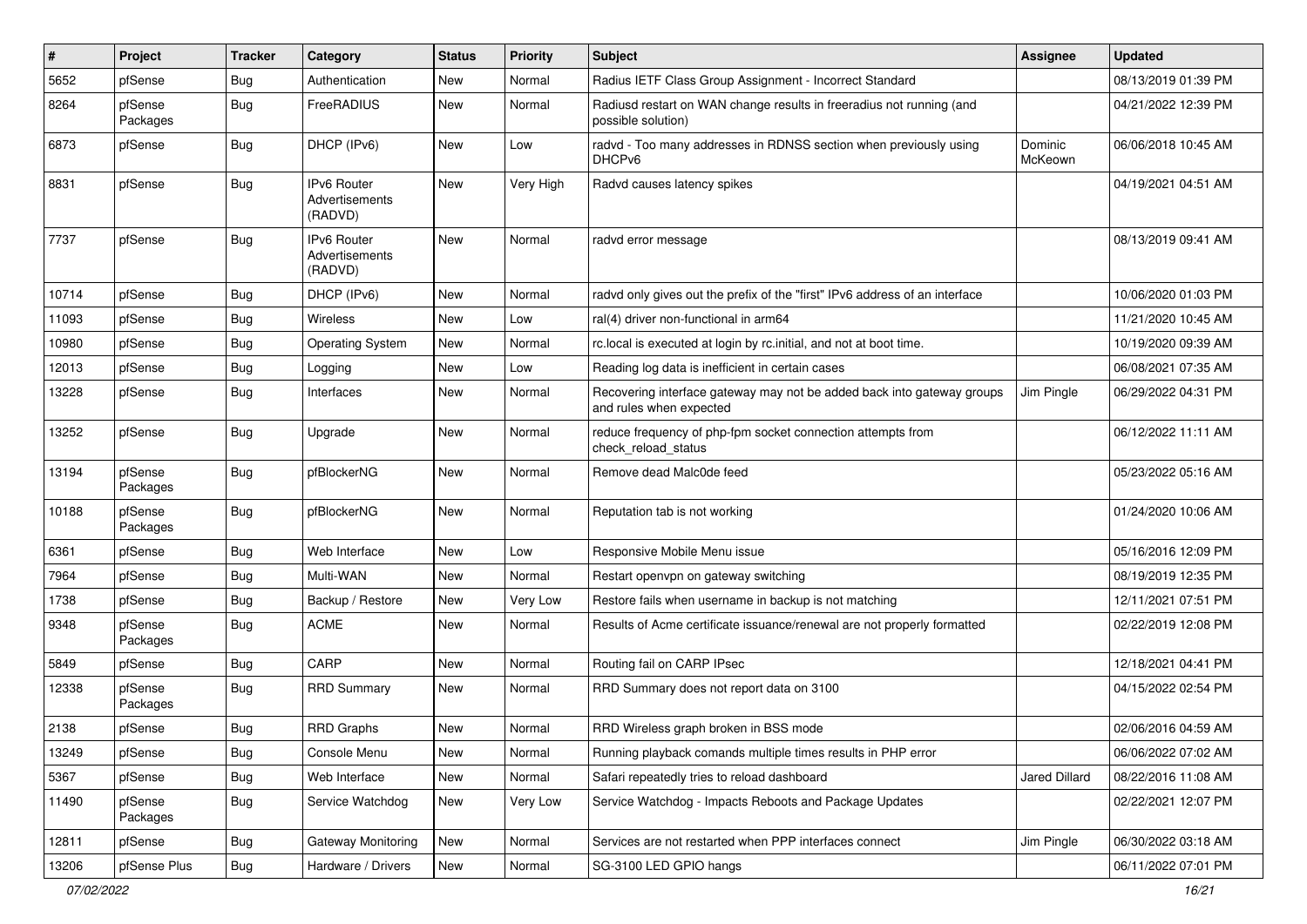| #     | Project             | <b>Tracker</b> | Category           | <b>Status</b> | <b>Priority</b> | <b>Subject</b>                                                                                                    | Assignee     | <b>Updated</b>      |
|-------|---------------------|----------------|--------------------|---------------|-----------------|-------------------------------------------------------------------------------------------------------------------|--------------|---------------------|
| 10584 | pfSense             | Bug            | Hardware / Drivers | New           | Normal          | SG-3100 with M.2: shutdown instead of reboot                                                                      |              | 07/21/2020 03:08 AM |
| 11479 | pfSense<br>Packages | Bug            | snmptt             | New           | Normal          | snmptt 1.4.2 does not work in daemon mode                                                                         |              | 02/20/2021 04:37 PM |
| 10989 | pfSense<br>Packages | Bug            | Snort              | <b>New</b>    | Low             | Snort alert page has hidden characters in IPv6 address                                                            |              | 10/17/2020 04:06 PM |
| 10606 | pfSense<br>Packages | <b>Bug</b>     | Snort              | <b>New</b>    | Normal          | Snort Inline stopped working after upgrade to FreeBSD 12.1 (network traffic<br>blocked after heavy load randomly) |              | 05/28/2020 10:06 AM |
| 6988  | pfSense<br>Packages | <b>Bug</b>     | Snort              | New           | High            | SNORT Package PHP memory error                                                                                    |              | 06/28/2018 10:00 PM |
| 9895  | pfSense<br>Packages | Bug            | Snort              | New           | Normal          | snort reinstallation failed                                                                                       |              | 06/23/2021 08:01 AM |
| 12845 | pfSense<br>Packages | Bug            | softflowd          | New           | Normal          | softflowd wrong vlan tag                                                                                          |              | 02/21/2022 10:40 AM |
| 10436 | pfSense<br>Packages | <b>Bug</b>     | softflowd          | <b>New</b>    | Normal          | softflowd no longer sends flow data after upgrade $(v0.9.9 - 1 - v1.0.0)$                                         |              | 06/07/2022 12:25 AM |
| 9167  | pfSense             | <b>Bug</b>     | Rules / NAT        | New           | Normal          | Some Important ICMPv6 Traffic Not Allowed by Default Rules                                                        |              | 08/14/2019 01:00 PM |
| 9707  | pfSense<br>Packages | Bug            | pfBlockerNG        | New           | Normal          | Some networks already existing in deny Feeds are not stopped even if<br>existing in custom deny list              |              | 08/28/2019 10:03 AM |
| 7172  | pfSense             | Bug            | DHCP (IPv4)        | New           | Normal          | Sorting by hostname in Services > DHCP Server > LAN should be "natural"<br>(alphanumeric friendly)                |              | 08/20/2019 03:47 PM |
| 10277 | pfSense             | Bug            | Web Interface      | New           | Normal          | Sorting the log entries does not use year value                                                                   |              | 02/24/2020 07:46 AM |
| 7648  | pfSense             | <b>Bug</b>     | CARP               | New           | Very Low        | SPAN ports on an interface renders CARP HA inoperative                                                            |              | 06/14/2017 09:19 PM |
| 11335 | pfSense             | <b>Bug</b>     | Interfaces         | New           | Normal          | Spoofing the MAC on a LAGG interface does not work for some NIC types.                                            |              | 01/29/2021 09:10 AM |
| 12732 | pfSense<br>Packages | Bug            | squidguard         | New           | High            | Squid https filtering squidguard acl target list - erratic behaviour                                              |              | 01/26/2022 09:11 AM |
| 9025  | pfSense<br>Packages | Bug            | squidguard         | New           | Normal          | SquidGard + Target categories                                                                                     |              | 10/08/2018 01:00 AM |
| 9286  | pfSense<br>Packages | Bug            | squidguard         | New           | Normal          | squidGuard - Unable to change IP for sgerror.php URL in configuration                                             |              | 11/13/2019 10:07 AM |
| 10994 | pfSense<br>Packages | <b>Bug</b>     | squidquard         | <b>New</b>    | Low             | SquidGuard Blacklists Restore Default button does not work                                                        |              | 10/20/2020 12:26 PM |
| 5751  | pfSense<br>Packages | Bug            | squidguard         | New           | Normal          | SquidGuard target categories not saved when long "Domain List" is<br>provided                                     |              | 01/10/2016 08:55 AM |
| 8827  | pfSense<br>Packages | Bug            | squidguard         | New           | Normal          | Squidguard: ACL redirect modes 'redirect' and 'err page' send unresolvable<br>URLs to the client.                 | Viktor Gurov | 12/21/2021 05:49 AM |
| 11786 | pfSense             | <b>Bug</b>     | Services           | New           | Normal          | SSH incomplete setup and startup fail while recovering XML backup in a<br>fresh install of pfSense 2.5.0          |              | 04/17/2021 01:36 PM |
| 8313  | pfSense             | <b>Bug</b>     | Notifications      | New           | Normal          | STARTTLS auto detection not working                                                                               |              | 04/21/2022 12:39 PM |
| 10513 | pfSense             | <b>Bug</b>     | Rules / NAT        | New           | Normal          | State issues with policy routing and HA failover                                                                  |              | 04/21/2022 12:39 PM |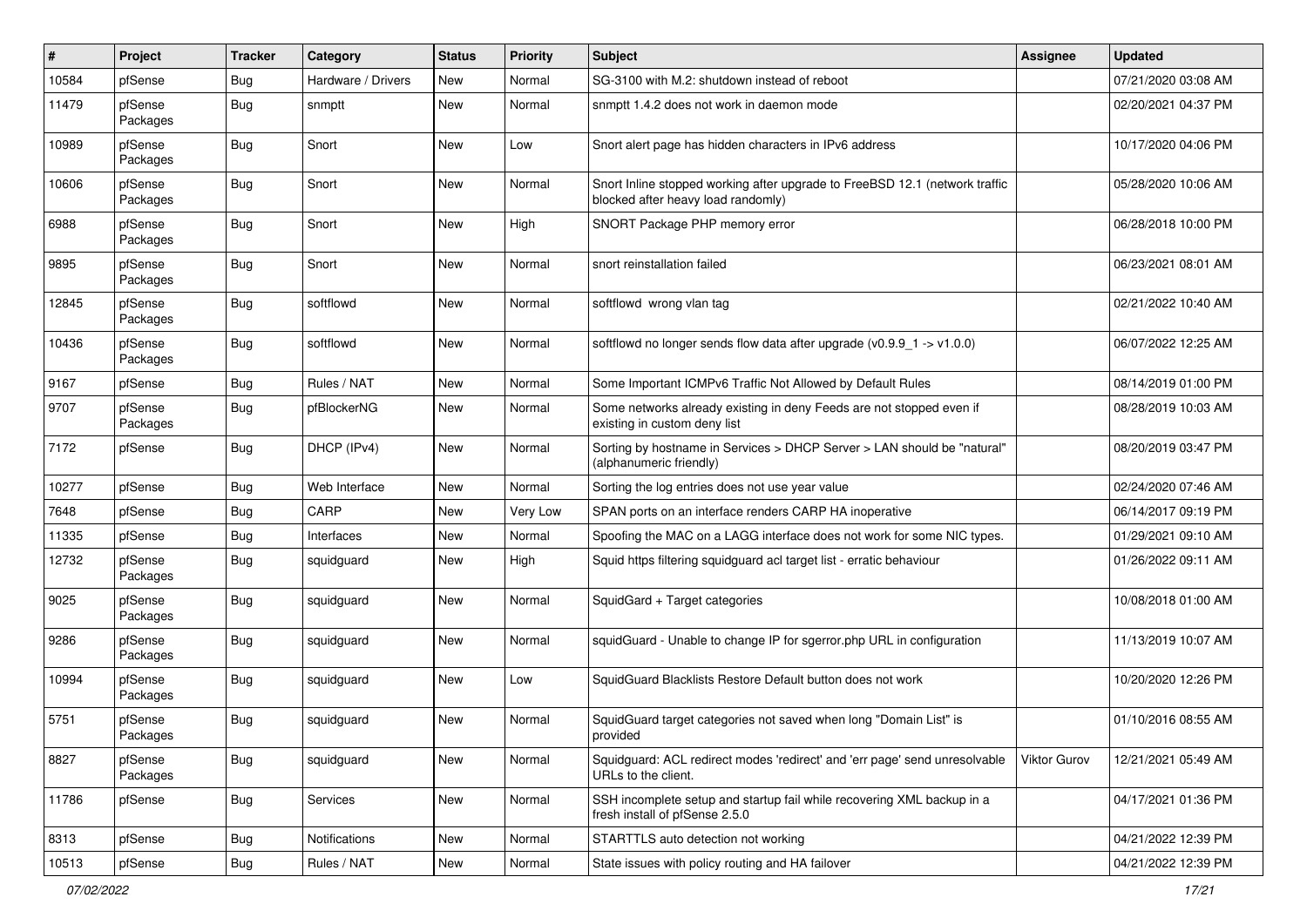| #     | Project             | <b>Tracker</b> | Category                                        | <b>Status</b> | <b>Priority</b> | <b>Subject</b>                                                                                                   | <b>Assignee</b>      | <b>Updated</b>      |
|-------|---------------------|----------------|-------------------------------------------------|---------------|-----------------|------------------------------------------------------------------------------------------------------------------|----------------------|---------------------|
| 11296 | pfSense             | Bug            | Routing                                         | New           | Normal          | Static route targets may still reachable via default route when the gateway<br>they should route through is down | Viktor Gurov         | 06/28/2022 12:01 PM |
| 8066  | pfSense             | Bug            | Routing                                         | <b>New</b>    | Normal          | Static routes not applied when they go out a interface using carp                                                |                      | 11/08/2017 02:04 AM |
| 8130  | pfSense             | Bug            | <b>Traffic Graphs</b>                           | New           | Normal          | Status - Monitoring - Area chart displays traffic data differently than Line or<br>Bar charts                    |                      | 11/26/2017 01:40 PM |
| 4451  | pfSense             | Bug            | DHCP (IPv4)                                     | New           | Low             | Status DHCP Leases shows double entries for static entries without IP<br>address                                 | <b>Phillip Davis</b> | 05/21/2022 04:55 PM |
| 10429 | pfSense<br>Packages | Bug            | <b>Status Traffic Totals</b>                    | New           | Normal          | Status Traffic Total broken 2.4.5                                                                                | <b>Jared Dillard</b> | 02/27/2021 07:55 PM |
| 7267  | pfSense<br>Packages | Bug            | <b>Status Traffic Totals</b>                    | New           | Normal          | Status Traffic Totals - Stacked Bar - Scale not high enough                                                      | <b>Jared Dillard</b> | 11/18/2020 07:38 AM |
| 10726 | pfSense             | Bug            | Rules / NAT                                     | <b>New</b>    | Normal          | Sticky-connections option is bugged - sticky-address cannot be redefined                                         |                      | 11/12/2020 10:12 AM |
| 6083  | pfSense<br>Packages | Bug            | Squid                                           | New           | Normal          | Suqid Realtime Monitor / Squid Cache Table not diplaying correctly                                               |                      | 12/06/2016 07:25 AM |
| 7388  | pfSense<br>Packages | Bug            | Suricata                                        | <b>New</b>    | High            | Suricata does not property recognize MTU for PPPOE interfaces                                                    |                      | 03/15/2017 05:17 AM |
| 12899 | pfSense<br>Packages | Bug            | Suricata                                        | <b>New</b>    | Normal          | Suricata doesn't honor Pass List                                                                                 |                      | 03/04/2022 01:22 PM |
| 10292 | pfSense<br>Packages | Bug            | Suricata                                        | <b>New</b>    | Normal          | Suricata not respecting SID Mgmt list                                                                            |                      | 02/27/2020 01:02 PM |
| 11780 | pfSense<br>Packages | Bug            | Suricata                                        | New           | Very High       | Suricata package fails to prune suricata.log                                                                     |                      | 08/06/2021 07:18 AM |
| 9934  | pfSense<br>Packages | Bug            | Suricata                                        | <b>New</b>    | Normal          | suricata update kills WAN interface                                                                              |                      | 02/20/2020 09:17 AM |
| 6386  | pfSense             | Bug            | <b>IPv6 Router</b><br>Advertisements<br>(RADVD) | New           | Low             | Switching Router Advertisements to disabled should broadcast IP Removal<br>messages                              |                      | 05/22/2016 10:44 PM |
| 8180  | pfSense<br>Packages | Bug            | syslog-ng                                       | <b>New</b>    | Normal          | syslog-ng default log file                                                                                       |                      | 01/16/2018 12:53 PM |
| 8705  | pfSense<br>Packages | Bug            | syslog-ng                                       | <b>New</b>    | Normal          | Syslog-NG error in latest snapshot                                                                               |                      | 07/27/2018 10:17 AM |
| 8295  | pfSense<br>Packages | Bug            | syslog-ng                                       | New           | Normal          | syslog-ng logrotates tls files                                                                                   |                      | 02/14/2018 06:12 AM |
| 8229  | pfSense<br>Packages | Bug            | syslog-ng                                       | New           | Normal          | syslog-ng stops parsing logs after logrotate run                                                                 |                      | 01/26/2018 12:00 PM |
| 11473 | pfSense             | <b>Bug</b>     | Web Interface                                   | New           | Normal          | System Activity shows invalid data on SG-3100                                                                    |                      | 02/19/2021 08:12 PM |
| 8335  | pfSense             | <b>Bug</b>     | <b>LAGG Interfaces</b>                          | New           | Normal          | System hang with LACP downlink to UniFi switch                                                                   |                      | 08/21/2019 11:18 AM |
| 10143 | pfSense             | Bug            | <b>DNS Resolver</b>                             | New           | Normal          | System hostname DNS entry is assigned to the wrong IP on multi-wan<br>setups                                     |                      | 12/31/2019 02:33 PM |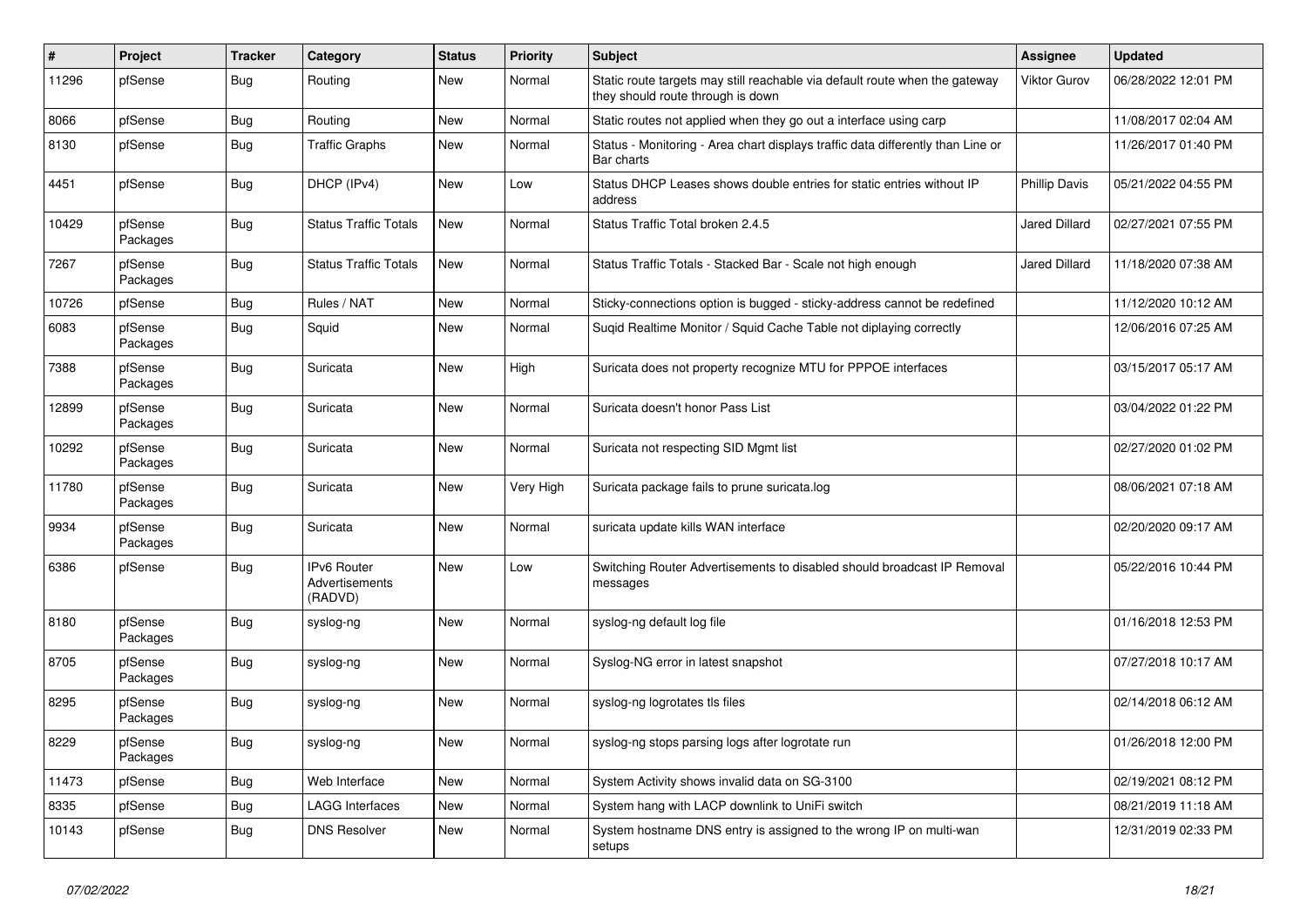| $\vert$ # | Project             | <b>Tracker</b> | Category                     | <b>Status</b> | Priority | <b>Subject</b>                                                                                                                    | Assignee | <b>Updated</b>      |
|-----------|---------------------|----------------|------------------------------|---------------|----------|-----------------------------------------------------------------------------------------------------------------------------------|----------|---------------------|
| 13325     | pfSense Plus        | Bug            | Dashboard                    | <b>New</b>    | Normal   | System Information Widget Reloading                                                                                               |          | 06/30/2022 12:00 PM |
| 11429     | pfSense             | <b>Bug</b>     | Web Interface                | <b>New</b>    | Normal   | System Log / Settings form activates "Reset Log Files" button on enter                                                            |          | 10/28/2021 01:35 PM |
| 12747     | pfSense             | <b>Bug</b>     | Logging                      | New           | Normal   | System log is filled by sshguard                                                                                                  |          | 06/30/2022 05:21 AM |
| 8820      | pfSense             | Bug            | Rules / NAT                  | <b>New</b>    | Low      | System/Advanced/Misc - "Do not kill connections when schedule expires"<br>UN-checked still leaves existing connections open.      |          | 07/28/2020 10:59 AM |
| 10325     | pfSense             | Bug            | <b>Notifications</b>         | <b>New</b>    | Normal   | System/Advanced/Notifications/E-Mail - SMTP Notification E-Mail auth<br>password Unexpected Bahaviour                             |          | 10/30/2020 08:17 AM |
| 10310     | pfSense             | Bug            | Upgrade                      | New           | Normal   | Systems with low RAM and several packages may temporarily fail to load<br>large tables after an upgrade                           |          | 03/03/2020 07:55 AM |
| 10487     | pfSense<br>Packages | Bug            | Telegraf                     | <b>New</b>    | Normal   | Telegraf package not sending logs to influxdb server                                                                              |          | 05/03/2020 07:09 PM |
| 9337      | pfSense<br>Packages | <b>Bug</b>     | Telegraf                     | New           | Normal   | Telegraf ping input fails                                                                                                         |          | 02/18/2019 10:40 AM |
| 12655     | pfSense<br>Packages | Bug            | Telegraf                     | New           | Normal   | telegraf, wireguard plugin failing                                                                                                |          | 12/30/2021 05:51 PM |
| 9139      | pfSense<br>Packages | Bug            | Telegraf                     | New           | Normal   | telegraf: add ping for default gateway(s)                                                                                         |          | 05/21/2020 04:23 PM |
| 9138      | pfSense<br>Packages | <b>Bug</b>     | Telegraf                     | <b>New</b>    | Normal   | telegraf: add section for custom config lines                                                                                     |          | 02/18/2019 03:36 PM |
| 5306      | pfSense             | Bug            | Package System               | <b>New</b>    | Normal   | textarea fields should have linebreaks sanitized automatically on save                                                            |          | 03/03/2017 04:15 AM |
| 7863      | pfSense             | Bug            | User Manager /<br>Privileges | New           | Normal   | The "WebCfg - All pages" permission inclueds the "User - System: Shell<br>account access" even though that is not a WebCofg page. |          | 09/16/2017 05:13 AM |
| 8909      | pfSense<br>Packages | Bug            | Tinc                         | <b>New</b>    | Normal   | tinc package makes /rc.newwanip looping forever                                                                                   |          | 08/13/2019 09:25 AM |
| 9229      | pfSense<br>Packages | Bug            | Tinc                         | <b>New</b>    | Normal   | Tinc package: no way of specifying multiple critical configuration parameters<br>from web interface                               |          | 08/13/2019 09:25 AM |
| 13018     | pfSense<br>Packages | Bug            | pfBlockerNG                  | New           | Normal   | TLD and DNSBL Safesearch DOH conflict disables TLD block when<br>conflicting DOH FQDN is deselected or whitelisted                |          | 04/01/2022 05:59 PM |
| 10311     | pfSense             | Bug            | OpenVPN                      | New           | Normal   | Too low net.link.ifqmaxlen causes packet drop under load when using<br>OpenVPN inside bridge interface under load                 |          | 08/10/2021 03:10 AM |
| 7779      | pfSense             | Bug            | OpenVPN                      | New           | Normal   | Traffic crossing a site-to-site OpenVPN tunnel fails to fragment.                                                                 |          | 06/02/2021 08:26 AM |
| 8157      | pfSense             | <b>Bug</b>     | Dashboard                    | New           | Very Low | Traffic Graph clutter from time to time                                                                                           |          | 12/03/2017 06:40 AM |
| 9566      | pfSense             | <b>Bug</b>     | <b>Traffic Graphs</b>        | New           | Normal   | Traffic graph displays traffic incorrectly                                                                                        |          | 11/18/2019 07:54 AM |
| 9087      | pfSense             | <b>Bug</b>     | <b>Traffic Graphs</b>        | <b>New</b>    | Normal   | Traffic Graph Widget Legend Not Updating                                                                                          |          | 08/14/2019 12:38 PM |
| 11759     | pfSense             | <b>Bug</b>     | Dashboard                    | New           | Normal   | Traffic graphs on dashboard double upload on pppoe links                                                                          |          | 12/30/2021 04:00 AM |
| 11763     | pfSense<br>Packages | <b>Bug</b>     | Status Monitoring            | <b>New</b>    | Normal   | Traffic graphs refresh issue                                                                                                      |          | 05/03/2021 09:44 AM |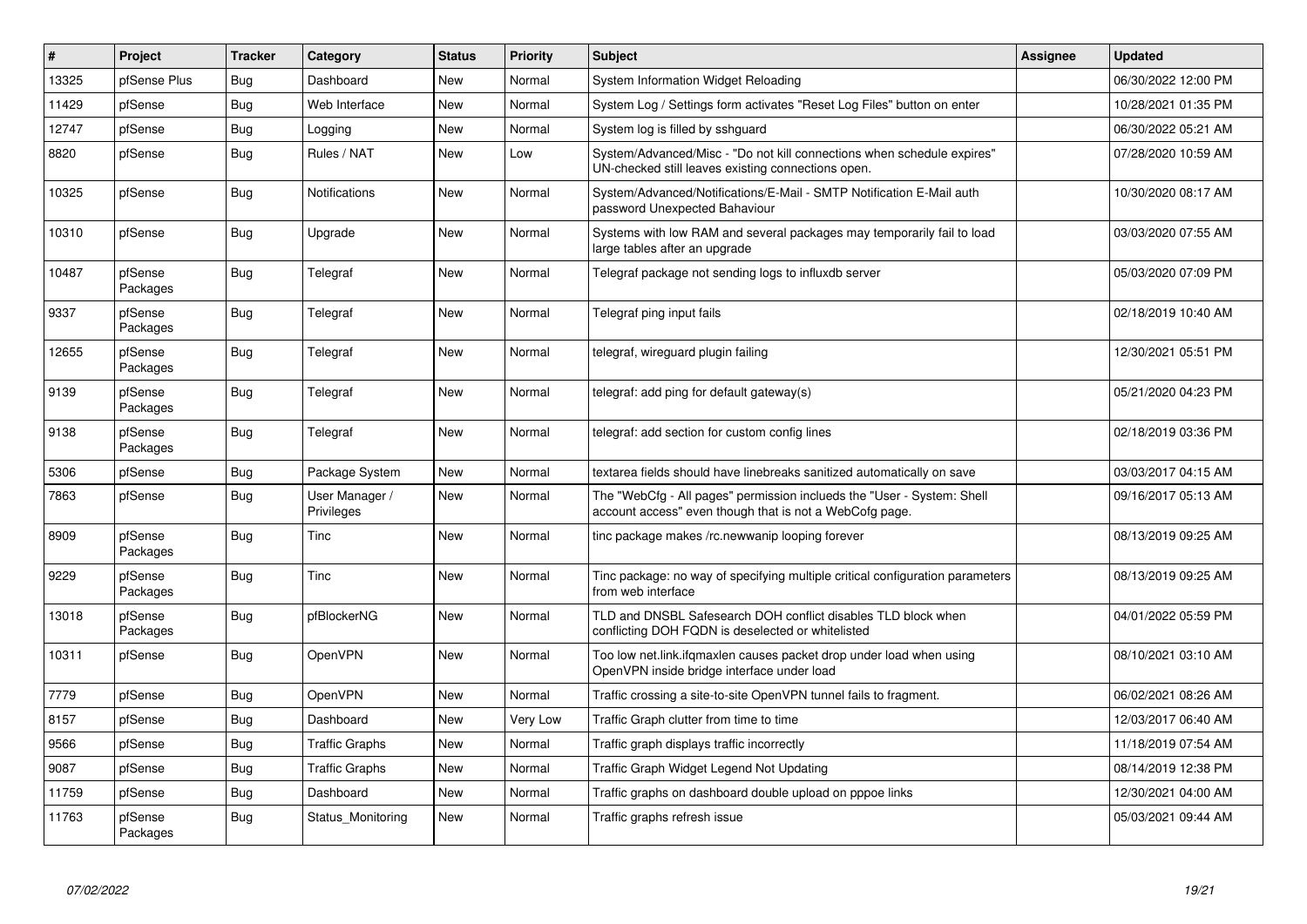| #     | Project             | <b>Tracker</b> | Category                        | <b>Status</b> | <b>Priority</b> | <b>Subject</b>                                                                                                                | Assignee      | <b>Updated</b>      |
|-------|---------------------|----------------|---------------------------------|---------------|-----------------|-------------------------------------------------------------------------------------------------------------------------------|---------------|---------------------|
| 4467  | pfSense             | <b>Bug</b>     | <b>Traffic Shaper</b><br>(ALTQ) | New           | Normal          | Traffic Graphs shows wrong throughput when traffic shaping enabled                                                            |               | 02/23/2015 05:31 PM |
| 12401 | pfSense             | <b>Bug</b>     | <b>Traffic Graphs</b>           | New           | Normal          | Traffic graphs with untagged and tagged VLAN on same interface                                                                |               | 09/23/2021 09:18 PM |
| 9101  | pfSense             | Bug            | <b>Traffic Graphs</b>           | New           | Normal          | Traffic Graphs/Dashboard Slows Downloads Being Performed by the Same<br><b>Firefox Browser</b>                                |               | 08/21/2019 09:18 AM |
| 8073  | pfSense             | Bug            | <b>IPsec</b>                    | New           | Normal          | Traffic inexplicably not going through IPSEC despite (in theory) matching<br><b>SPs</b>                                       |               | 11/09/2017 02:51 AM |
| 6023  | pfSense<br>Packages | Bug            | Suricata                        | New           | Low             | Traffic Shaper (pfsense 2.3) Suricata V3.0 Inline Mode Operation                                                              | Luiz Souza    | 04/15/2016 05:59 AM |
| 1849  | pfSense             | Bug            | <b>Traffic Shaper</b><br>(ALTQ) | New           | Normal          | Traffic shaper - By Queue view needs to show/use friendly inerface names                                                      |               | 01/10/2022 08:10 AM |
| 13330 | pfSense             | Bug            | <b>Traffic Shaper</b><br>(ALTQ) | New           | Normal          | Traffic Shaper Wizard is broken                                                                                               |               | 07/02/2022 11:33 AM |
| 13329 | pfSense             | Bug            | <b>Traffic Shaper</b><br>(ALTQ) | New           | Normal          | Traffic shaping Wizard sets invalid values for qVoip queue                                                                    |               | 07/02/2022 09:11 AM |
| 11797 | pfSense<br>Packages | Bug            | <b>Status Traffic Totals</b>    | <b>New</b>    | Normal          | Traffic Totals lost upon reboot when using a ramdisk for /var and /tmp                                                        | John Cornwell | 04/10/2021 06:27 PM |
| 9737  | pfSense             | <b>Bug</b>     | <b>Traffic Graphs</b>           | <b>New</b>    | Normal          | traffic-graphs.js shows incorrect units inside the chart                                                                      |               | 09/09/2019 06:35 AM |
| 13132 | pfSense             | Bug            | Backup / Restore                | New           | Normal          | Two SSHDATA Sections in Restored Config Breaks Unit                                                                           | Jim Pingle    | 06/29/2022 07:53 AM |
| 12974 | pfSense Plus        | <b>Bug</b>     | Installer                       | New           | Normal          | Typing anything into 1100/2100 recovery installer causes process to stop                                                      |               | 06/05/2022 04:10 PM |
| 9568  | pfSense<br>Packages | Bug            | Squid                           | New           | Normal          | UFSSwapDir::openLog: Failed to open swap log.                                                                                 |               | 05/29/2019 09:18 PM |
| 11619 | pfSense             | Bug            | Upgrade                         | New           | Normal          | Unable to upgrade 2.4.4-p3 to 2.5/21.02-p1                                                                                    |               | 08/15/2021 10:00 AM |
| 7152  | pfSense             | <b>Bug</b>     | <b>DNS Resolver</b>             | New           | Normal          | Unbound / DNS Resolver issue if "Register DHCP static mappings in the<br>DNS Resolver" set before wildcard DNS custom options |               | 12/18/2021 04:59 PM |
| 10624 | pfSense             | Bug            | <b>DNS Resolver</b>             | New           | Normal          | Unbound configuration memory leak with python module + register DHCP<br>leases active                                         |               | 02/26/2021 10:27 AM |
| 10342 | pfSense             | <b>Bug</b>     | <b>DNS Resolver</b>             | New           | Normal          | Unbound domain overrides stop resolving periodically. They only resume<br>after the service has been restarted.               |               | 03/13/2020 10:35 AM |
| 10833 | pfSense             | Bug            | Configuration<br>Backend        | New           | Normal          | unbound exits on configuration error when link status flaps on LAN interface                                                  |               | 08/13/2020 11:53 PM |
| 9999  | pfSense<br>Packages | Bug            | pfBlockerNG                     | New           | Normal          | unbound fatal error if System Domain in DNSBL and System Domain Local<br>Zone Type is Redirect                                |               | 12/25/2019 08:10 AM |
| 9037  | pfSense             | Bug            | <b>DNS Resolver</b>             | New           | Normal          | Unbound not logging to syslog after reboot                                                                                    |               | 10/12/2018 05:09 AM |
| 12648 | pfSense             | <b>Bug</b>     | <b>Captive Portal</b>           | New           | Normal          | Undocumented variables 'listenporthttp' and 'listenporthttps'                                                                 |               | 12/28/2021 10:44 AM |
| 8095  | pfSense             | <b>Bug</b>     | Translations                    | New           | Normal          | Unescaped simple quotes break JavaScript features when the French<br>translation is enabled                                   |               | 08/21/2019 09:06 AM |
| 9140  | pfSense             | <b>Bug</b>     | Logging                         | New           | Very Low        | Unexpected rule can be displayed when looking up filter log entry with<br>multiple matching rules                             |               | 08/19/2019 02:56 PM |